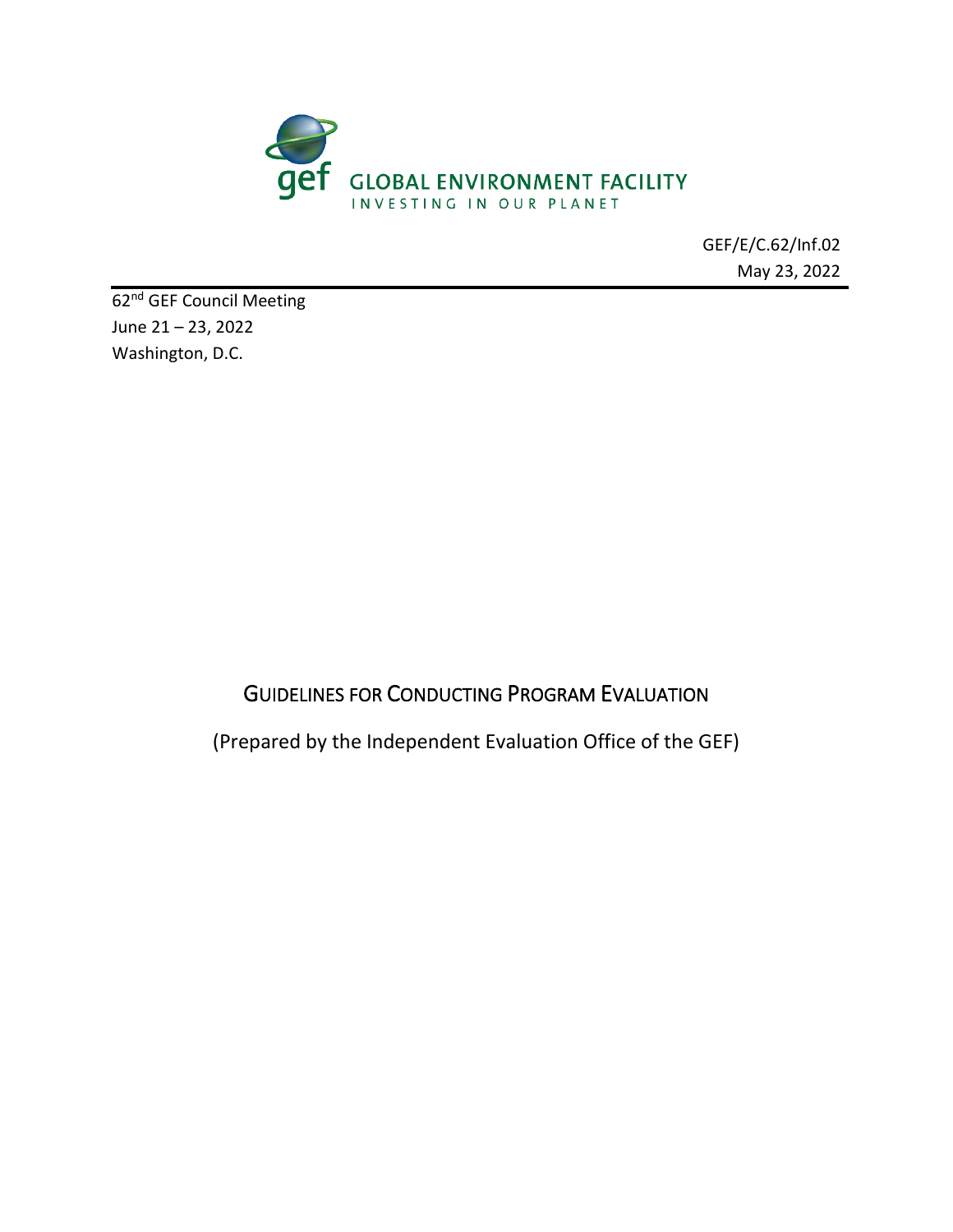| I.              |  |
|-----------------|--|
| Π.              |  |
|                 |  |
|                 |  |
|                 |  |
|                 |  |
|                 |  |
|                 |  |
|                 |  |
|                 |  |
|                 |  |
|                 |  |
|                 |  |
|                 |  |
|                 |  |
|                 |  |
|                 |  |
| $\mathcal{C}$ . |  |
| D.              |  |
|                 |  |
| A.              |  |
| <b>B.</b>       |  |
| C.              |  |
| D.              |  |
|                 |  |

## **Table of Contents**

| Table<br>IV 4. |  |  |
|----------------|--|--|
|----------------|--|--|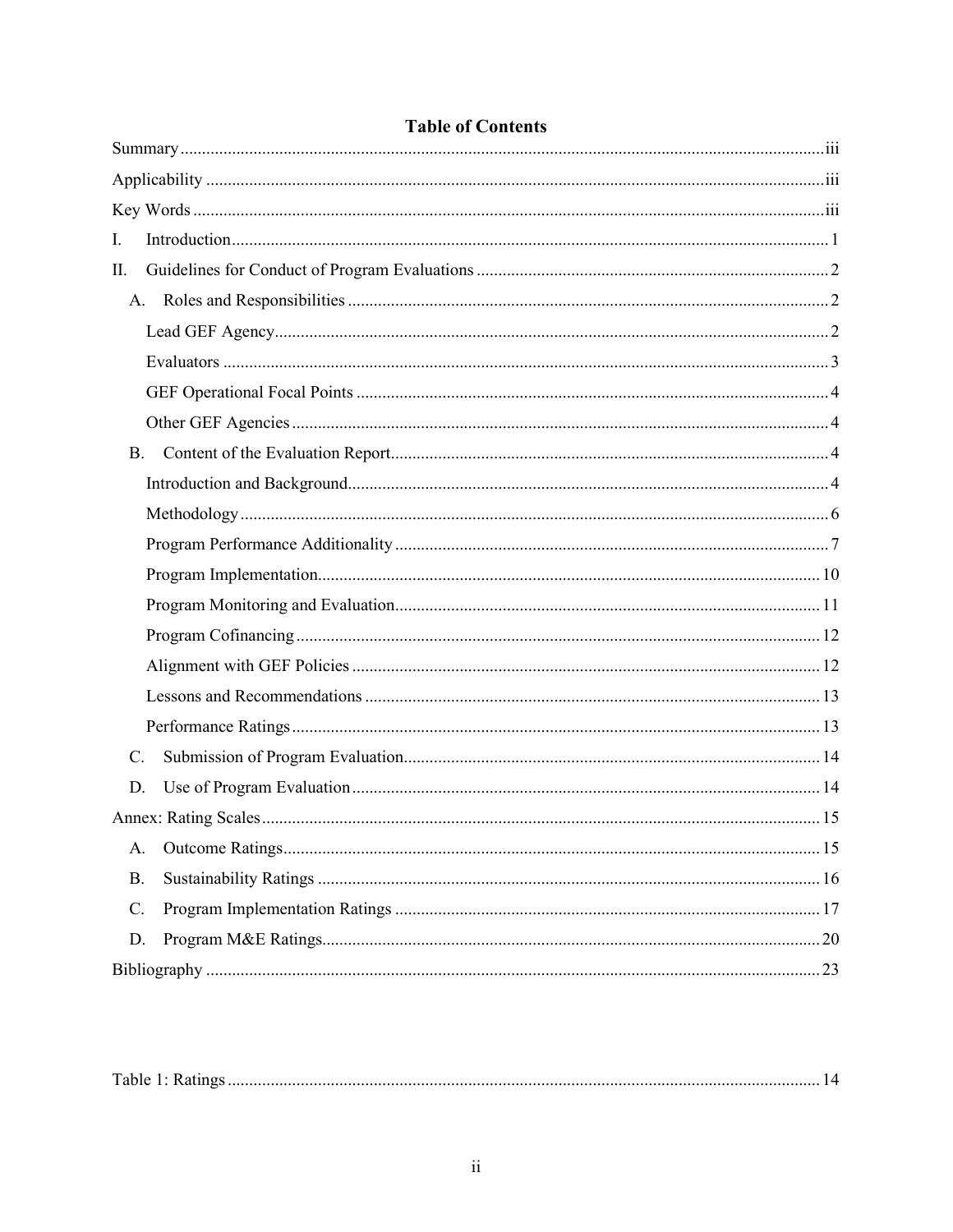#### <span id="page-2-0"></span>**SUMMARY**

The *GEF Evaluation Policy* (2019) requires that the respective lead Global Environment Facility (GEF) Agency will evaluate a program at the end of its implementation to provide a comprehensive and systematic assessment of its performance and the factors that affect performance. Program evaluations are expected to support accountability, learning, transparency, knowledge sharing, and decision making in the GEF. The purpose of these guidelines is to support GEF Agencies in conducting program evaluations, and to facilitate the consistency and completeness of their reporting.

#### <span id="page-2-1"></span>**APPLICABILITY**

Program evaluation reports are required, in English, for all programs funded through the GEF Trust Fund and, where applicable, other GEF-administered trust funds.<sup>[1](#page-2-3)</sup>

These guidelines are relevant and applicable to the actors across the GEF Partnership who have a role in the conduct of program evaluation. These include the lead GEF Agency of a program, evaluators, other GEF Agencies involved in implementation, and the GEF operational focal points (OFPs) of the countries in which a program is implemented.

These guidelines are aimed at programs that were approved from GEF-6 onwards but may also be used to evaluate programs that were approved earlier. Even though a program evaluation will cover all child projects implemented as part of the program, Agencies will continue to follow the applicable terminal evaluation guidelines to prepare terminal evaluations for these child projects.

#### <span id="page-2-2"></span>**KEY WORDS**

Program; Program Evaluation; Coordinating Project; Child Project; Additionality; Theory of Change; Relevance; Integration; System; System Boundary; Transformation; Scale; Effectiveness; Efficiency; Results; Output; Outcome; Sustainability; Impact; Knowledge Management; Cofinancing; Implementation; Monitoring and Evaluation; Core Indicators; Lessons.

<span id="page-2-3"></span> $1$  In August 2006, the Council decided that all GEF operational policies, procedures, and governance structures are applied to these funds unless the Least Developed Countries Fund/Special Climate Change Fund (LDCF/SCCF) Council decides otherwise (GEF/C.29/5, *Governance of the Climate Change Funds,* Joint Summaries of the Chairs, 29th GEF Council Meeting, Decision on Agenda Item 6). Accordingly, the LDCF/SCCF currently applies the GEF Monitoring and Evaluation Policy.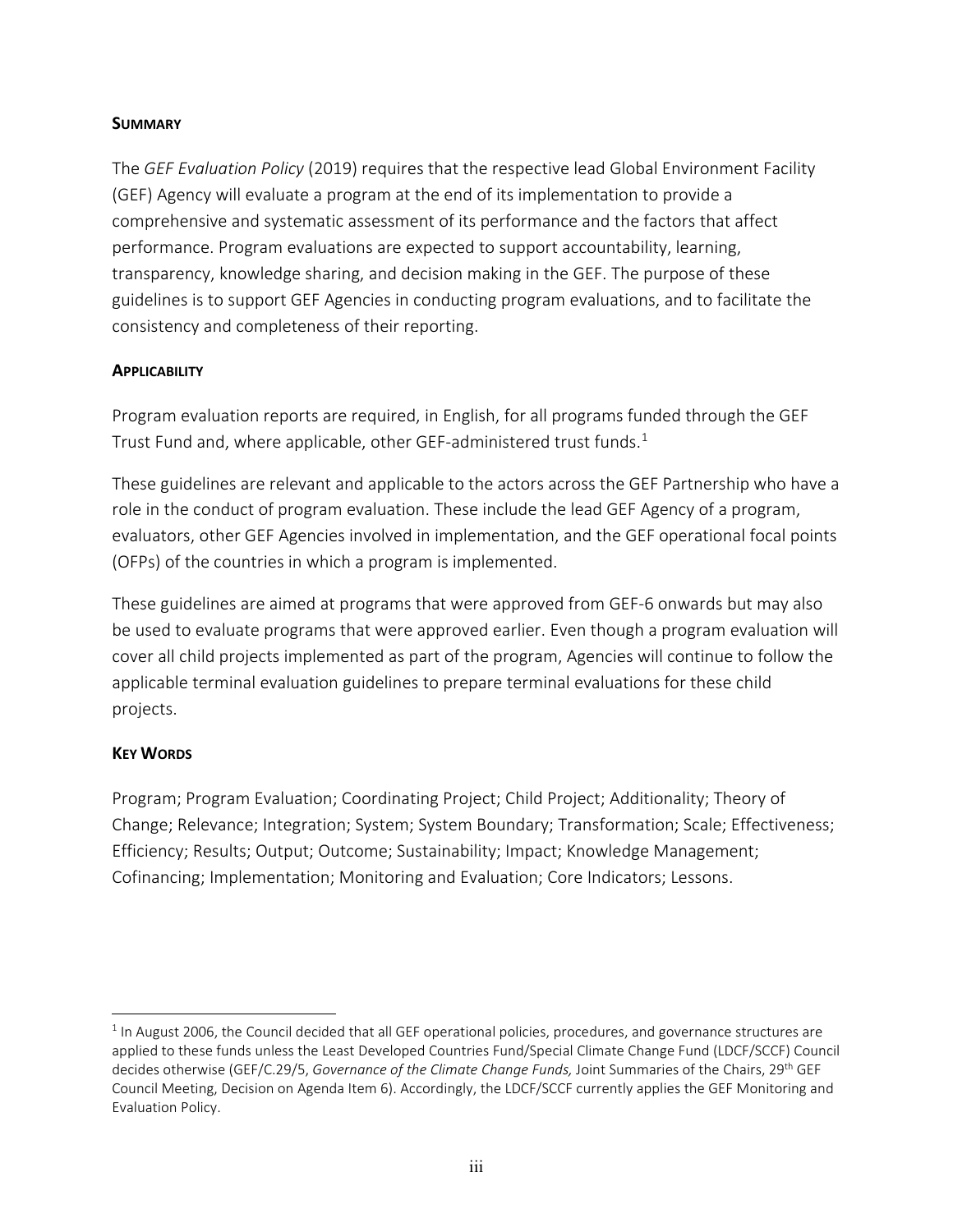## <span id="page-3-0"></span>I. **INTRODUCTION**

1. The GEF Project and Program Cycle Policy defines the term "program" as "a longer-term and strategic arrangement of individual yet interlinked projects that aim at achieving large-scale impacts on the global environment" (GEF 2018, 4). GEF uses the program modality as one of its main means of providing provide support to recipient countries.<sup>[2](#page-3-1)</sup> GEF programs often consist of a *coordinating child project* that provides the overall direction and support for program activities and several decentralized *child projects* that are tied together by a shared vision and framework.

2. Although the GEF has used the program modality since its inception, up to GEF-3 total funding through the modality was low. In GEF-4, the GEF Council endorsed the objectives and basic principles for programmatic approaches (GEF 2008). Thereafter, the share of GEF funding provided through programs increased substantially.

3. The nature of the programs has changed over time with a shift toward the use of *integrated approaches*. Although the GEF started providing support for the use of integrated approaches through its Operational Program on Integrated Ecosystem Management in 1999, the use of this approach was limited through GEF-5. In GEF-6 the GEF approved a set of integrated approach pilot programs. These pilots aimed to achieve transformational change at scale to address drivers of global environmental degradation (GEF IEO 2021). These pilots also placed a strong emphasis on knowledge management facilitated through a coordinating project. Other programs approved during GEF-6 also emphasized integrated approaches, system transformation, and addressing challenges at scale. Reliance on integrated approaches was deepened in GEF-7 through support for *impact programs* (GEF IEO 2021).

4. The GEF Evaluation Policy 2019 defines evaluation as "the systematic and impartial assessment of planned, ongoing, or completed activities, projects, programs in specific focal areas or sectors, policies, strategies and their implementation, or other topics relevant to the GEF partnership and organization" (GEF IEO 2022, 3). The term "program evaluation" combines two terms "program" and "evaluation." Within the context of the GEF program cycle, it means evaluation of a GEF-supported program.

5. A program evaluation is expected to provide a comprehensive and systematic account of a program's performance, including aspects related to its design, implementation, achievement of objectives and targets, and factors that affected performance. The evaluation is expected to discuss the strengths and weaknesses of a program and lessons that may be drawn from its implementation. Program evaluation is expected to support accountability, learning, transparency, knowledge sharing, and decision making in the GEF.

6. The Guidelines for Conducting Program Evaluation have been prepared within the framework of the GEF Evaluation Policy 2019 and draw on the Ethical Guidelines (2007) of the GEF IEO. The guidelines also draw upon international norms and standards such as *Applying Evaluation Criteria Thoughtfully* (OECD DAC 2021), *Norms and Standards for Evaluation* (UNEG

<span id="page-3-1"></span><sup>&</sup>lt;sup>2</sup> Other modalities include full-size projects, medium-size projects, and enabling activities.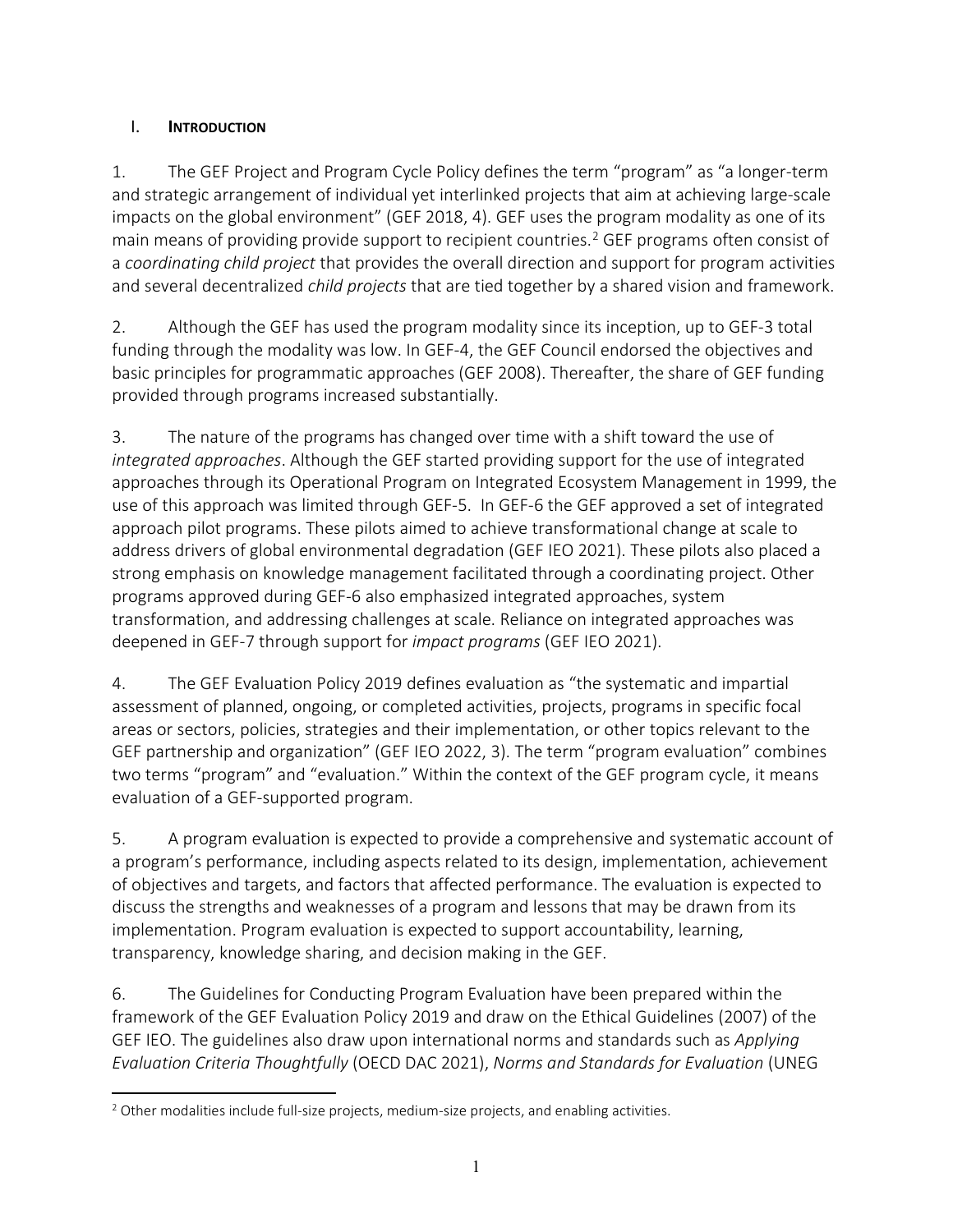2017), and *Ethical Guidelines for Evaluation* (UNEG 2020). The guidelines are aimed at facilitating evaluation of GEF programs, especially those approved from GEF-6 onwards. They clarify the roles and responsibilities of the relevant actors and the content of the evaluation report, its submission, and use.

## <span id="page-4-0"></span>**II. GUIDELINES FOR CONDUCT OF PROGRAM EVALUATIONS**

#### <span id="page-4-2"></span><span id="page-4-1"></span>**A. Roles and Responsibilities**

### *Lead GEF Agency*

- 7. The lead GEF Agency<sup>[3](#page-4-3)</sup> will perform the following:
	- (a) Evaluate a GEF program close to or at the end of its implementation.<sup>[4](#page-4-4)</sup> The earliest it may initiate an evaluation is at a point when implementation of at least 60 percent of the child projects are complete and at least 80 percent of the GEF funding for the program has been utilized.<sup>[5](#page-4-5)</sup> The latest a program may be evaluated is up to six months after the end of program implementation.
	- (b) Develop specific terms of reference for a program's evaluation and provide guidance, documentation, and support to the evaluation team. The documentation submitted at program framework document approval, and endorsement/approval of coordinating project and child projects, will be useful to the evaluators. Similarly, project implementation reports and midterm reviews of program activities will be useful.
	- (c) Archive information gathered during program implementation and evaluation and, at the request of the GEF Independent Evaluation Office (IEO), make it available for follow-up studies.
	- (d) Ensure that the evaluation team is composed of evaluators with expertise in the thematic area addressed by the program, integrated approaches and other important elements of the program's strategy, fiduciary oversight, social and environmental safeguards, and gender-related concerns.

<span id="page-4-3"></span><sup>&</sup>lt;sup>3</sup> As of this writing, there are 18 GEF Agencies accredited by the GEF that may have direct access to GEF resources. Any of these Agencies may be involved in a program as its lead Agency.

<span id="page-4-4"></span><sup>4</sup> End of implementation is understood as completion of the last program activity—including activities of child projects and the coordinating project but excluding program evaluation—supported through GEF funding.

<span id="page-4-5"></span><sup>&</sup>lt;sup>5</sup> The coordinating projects of some programs, especially programs approved in GEF-6, are designed for a shorter duration than may be necessary to meet the threshold conditions for starting program evaluation. In such a situation, the lead Agency may undertake program evaluation at the time of closing of the coordinating project even if the threshold conditions in terms of program progress have not been met. The evaluation report will clearly explain the reasons for conducting the evaluation earlier than required.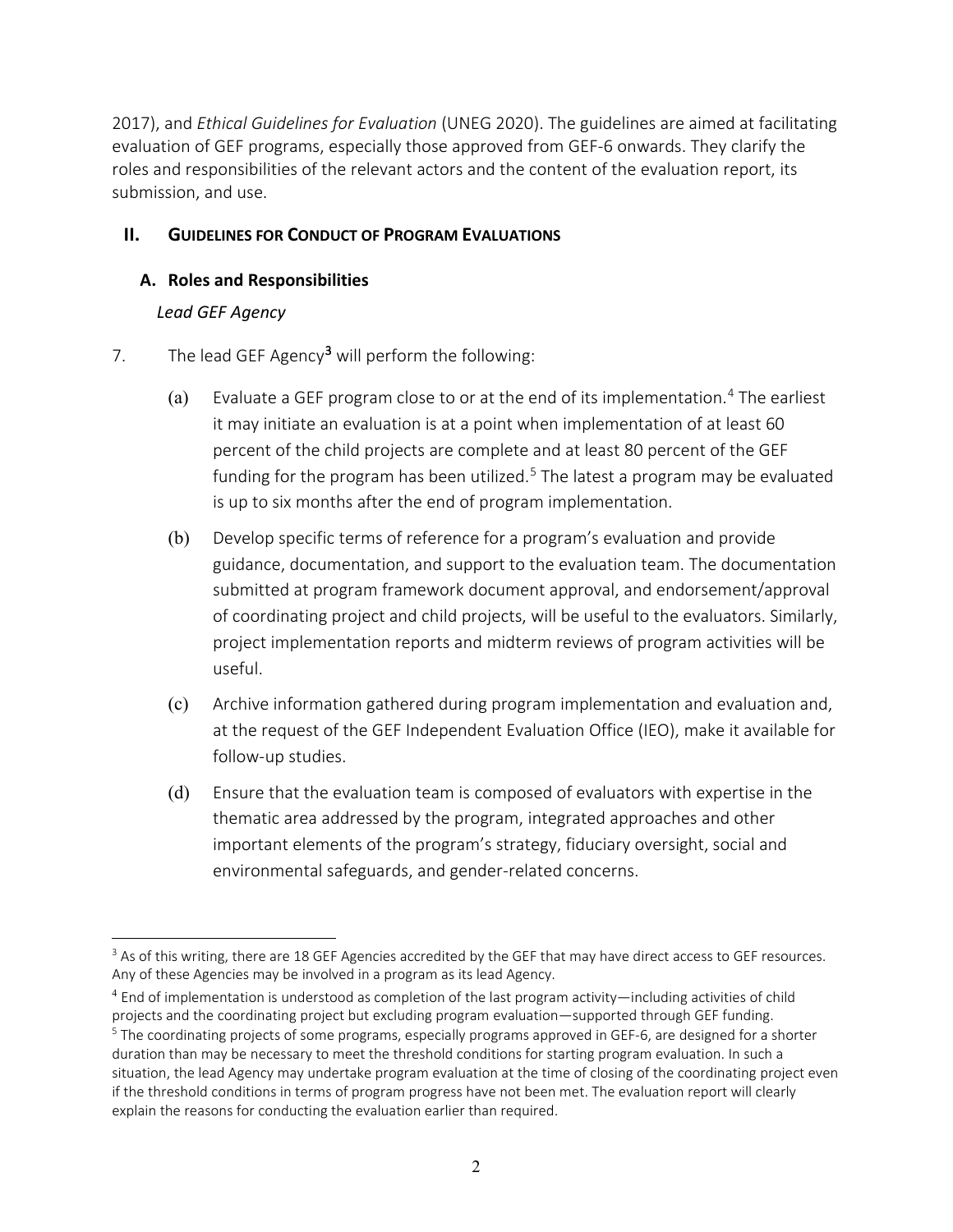- (e) Ensure that the program evaluation team is independent, unbiased, and free of conflicts of interest as required by Minimum Requirement 3 of the GEF Evaluation Policy 2019. The evaluators should not have been involved in the design, approval, implementation, or execution of the program or its child projects.
- (f) Consult with other GEF Agencies that are involved in implementation of coordinating projects and/or implementation of child projects to develop the terms of reference for the evaluation.
- $(g)$  Share the draft reports of the evaluation with the GEF OFPs in the countries covered by the program (i.e., the countries in which the program activities were implemented) for comment and transmit the final report to them.
- (h) Actively seek and address feedback from relevant stakeholders when developing the program evaluation's terms of reference and evaluation report.
- (i) Submit the program evaluation report to the GEF Portal within 6 months of the evaluation's completion and within 12 months of the end of program implementation.
- (j) Share the final evaluation report with the relevant stakeholders and ensure that the report is publicly available.

8. The credibility of program evaluation relies on independence from program implementation. GEF Agencies will use one of two broad approaches to ensure the independence of program evaluation: (1) the evaluation unit of an Agency commissions and/or manages program evaluation; (2) the operations unit of a GEF Agency manages and/or commissions the program evaluation, and its evaluation unit validates the information and performance ratings provided in the evaluation report.

#### *Evaluators*

<span id="page-5-0"></span>9. The following guidelines shall be observed by the evaluators in conducting terminal evaluations:

- (a) Evaluators will have knowledge of, or will familiarize themselves with, GEF programs and strategies, and with relevant GEF policies such as those on program approval, the program cycle, monitoring and evaluation (M&E), cofinancing, fiduciary standards, gender, stakeholder engagement, and environmental and social safeguards.
- (b) Evaluators will take the perspectives of all relevant stakeholders into account. They will gather information on program performance and results from multiple sources to facilitate triangulation. They will seek the necessary contextual information to assess the significance and relevance of observed performance and results.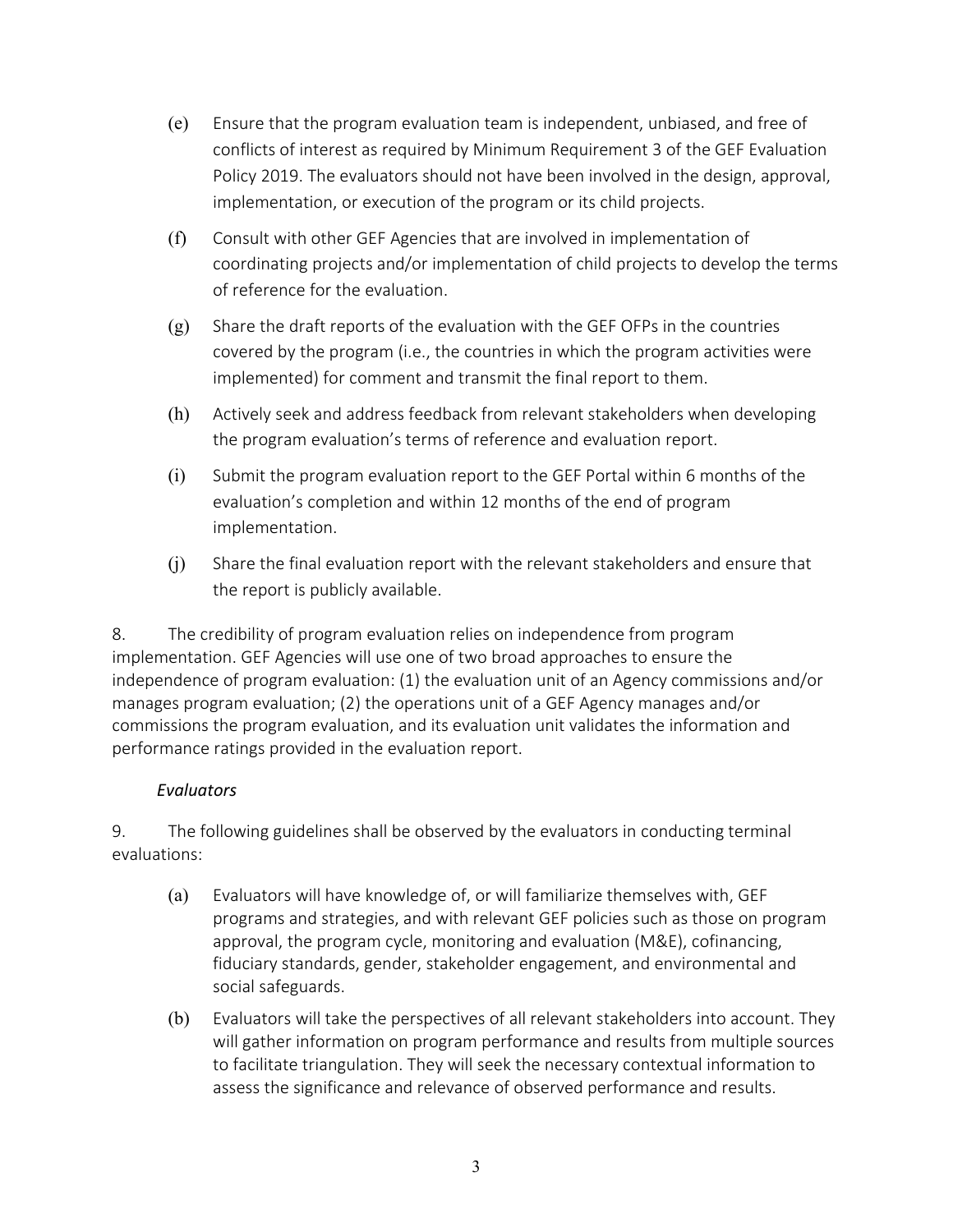- (c) Evaluators will present a balanced account that is clear, candid, and consistent with evidence.
- (d) Evaluators will apply the evaluation criteria discussed in these guidelines (see paragraph 17). They will also evaluate performance in other areas that are important to the GEF. Where necessary, they may cover other topics to enhance utility of evaluation.
- (e) Evaluators will use the rating scales provided in the annex to these guidelines.
- (f) Evaluators will abide by the GEF Evaluation Office Ethical Guidelines (GEF IEO 2007).

## *GEF Operational Focal Points*

<span id="page-6-0"></span>10. Minimum Requirement 4 of the GEF Evaluation Policy 2019 requires involvement of the relevant OFPs in the program evaluation process. Where applicable, the OFPs will receive the draft report of an evaluation from the lead Agency for comment. The OFPs are encouraged to provide inputs while respecting the independent nature of the evaluation.

### *Other GEF Agencies*

<span id="page-6-1"></span>11. Other GEF Agencies that are involved in implementation of the program will facilitate the conduct of the evaluation by providing necessary support to the evaluation team. They will provide documentation that may be a useful source of information on implementation and results of the child projects. The Agencies will also provide data on utilization of GEF resources and materialization of cofinancing for child projects. When requested, they will facilitate the evaluation team in accessing child project sites for verification and help the team establish contact with key informants and project beneficiaries. They will provide feedback on the draft terms of reference and the draft evaluation report.

## <span id="page-6-3"></span><span id="page-6-2"></span>**B. Content of the Evaluation Report**

## *Introduction and Background*

## *Program Information and Description*

12. The evaluation report will provide general information on the program including its name, list of coordinating and child projects and their respective GEF project IDs; countries covered by the program; the lead GEF Agency and other Agencies involved in implementation; the program implementation team, the program evaluation team; the program milestone dates (e.g., start date, expected end date, actual implementation completion date, or anticipated completion date when the evaluation was conducted); GEF financing, and promised and materialized cofinancing. The report will list program objectives and expected outcomes, the program's strategy, a description of program activities, coordinating project and child projects, and the institutional arrangements for implementation.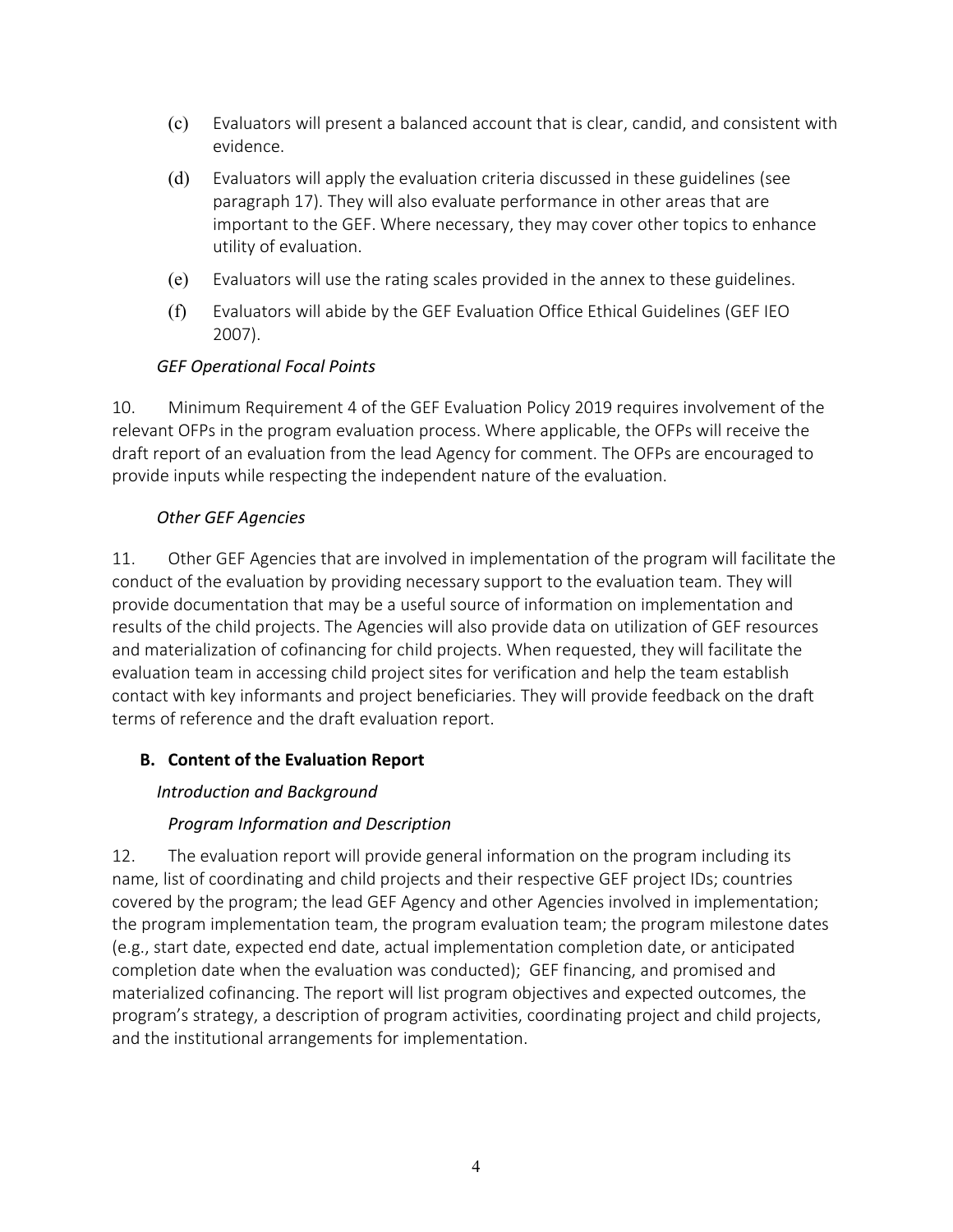## *Theory of Change*

13. A program's theory of change describes the causal relationships through which a program would deliver its expected impact, along with the assumptions about the conditions necessary to make the causal relationships work. and provides a basis for evaluating the program. Where available, the program evaluation will use the theory of change presented in the program framework documents as a basis for evaluation. If necessary, the evaluators will update the theory in consultation with the key stakeholders to address gaps and reflect changes made to the program during implementation. Where the program framework documents do not explicitly provide a theory of change, the evaluators will develop one based on the information provided in the program documents and in consultation with the key stakeholders.

Box 1: Definitions of Key Terms

Impact: The positive and negative, primary and secondary, long-term effects produced by a project or program, directly or indirectly, intended or unintended.

Output: A product or service that results from the completion of activities implemented within a project or program.

Outcome: An intended or achieved short- or medium-term effect of a project or program's outputs. Results: Include intervention outputs, outcomes, and progress toward longer-term impact including global environmental benefits. They should be discernible and measurable.

Sustainability: The continuation/likely continuation of positive effects from the intervention after it has come to an end, and its potential for scale-up and/or replication; interventions need to be environmentally as well as institutionally, financially, politically, culturally, and socially sustainable.

Source: GEF IEO 2019.

14. The program evaluation report will describe the program's theory of change including a description of the outputs, outcomes, intermediate states, and intended long-term impacts of the program; the causal pathways for the long-term impacts; mechanisms through which these impacts are to be achieved; and implicit and explicit assumptions. The theory should illustrate how child projects, along with the coordinating child project, contribute to achieving the program's intended outcomes and long-term impacts, including any planned interactions among the child projects that are expected to contribute to these ends. The theory of change should outline synergies the program intends to tap to achieve the intended systemic change, and the trade-offs involved in key choices made in program design. Where applicable, the theory of change should indicate how the given environmental challenges have been addressed through integration.

## *Scope of Evaluation*

15. The evaluation report will define its scope in terms of the program's objectives, theory of change, supported activities (e.g., coordinating child project and other child projects), the context in which the program was designed and implemented, and program M&E data. The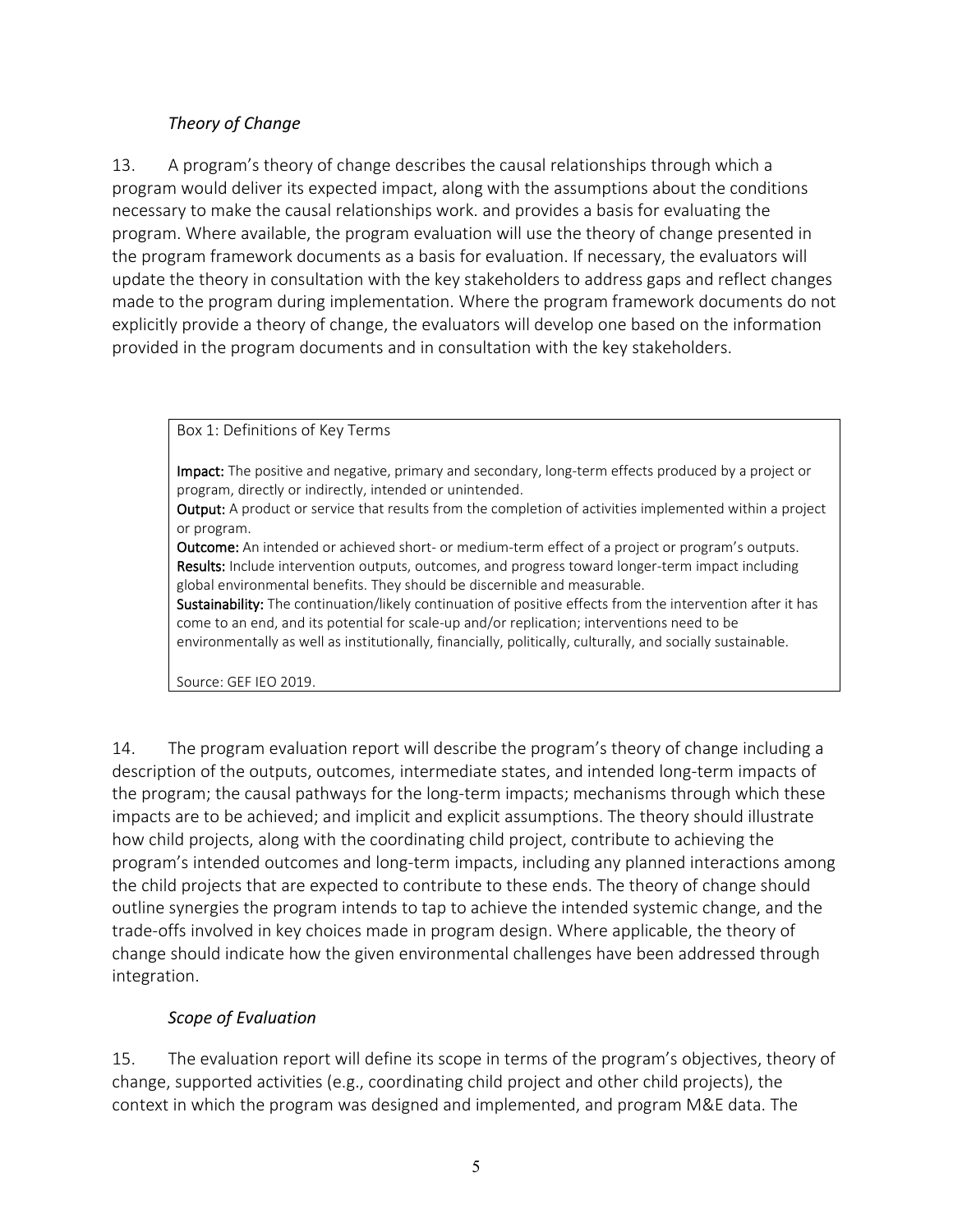scope will also be determined based on the questions the evaluation seeks to answer, the boundaries of the system covered, the features of the program and its components, geographical coverage, period under review, key users, and likely uses of the evaluation.

## *Methodology*

<span id="page-8-0"></span>16. The evaluation report will describe the methodology used to carry out the evaluation. It will discuss the evaluation questions, analytical framework, and evaluation criteria with reference to the program theory of change; information sources; and limitations. The program's theory of change will provide a basis for the type of evidence needed to assess whether the theory is valid, and to assess whether the actual program results and causal relationships are consistent with the theory.

17. The Organization for Economic Co-operation and Development Development Assistance Committee (OECD DAC) defines six main criteria for evaluation—relevance, coherence, effectiveness, efficiency, impact, and sustainability (OECD DAC 2021). These criteria will be applied to evaluate GEF programs. The evaluation report will also cover other areas of significance to the GEF such as additionality, program M&E, performance of GEF Agencies, materialization of cofinancing, application of environmental and social safeguards, gender equality, stakeholder engagement including involvement of the private sector, integration, and knowledge management. These last two considerations—integration and knowledge management—have been key features of the GEF programs approved from GEF-6 onwards (see paragraphs 25 and 35, respectively). Similarly, several programs target transformative change at scale; this may be covered in the evaluation report using applicable approaches (Uitto and Batra 2022). Additional themes and topics may additionally be covered to enhance the utility of the evaluation.

18. The evaluation report will draw from different information sources to facilitate triangulation. Evaluations that draw upon *desk reviews* will provide information on the documents reviewed, the rules for document inclusion and exclusion, and the instrument(s) used for review. For *interviews*, the evaluation report will provide information on interviewee names, positions, and affiliations; the interview date(s), and the interviewee selection process. For *field verifications*, information such as the basis for site selection, which sites were visited and when, and who visited the sites will be provided. Where *surveys* (including online surveys) are conducted, the report will discuss the sample frame, sampling approach, response rates, and period during which the survey was conducted.

19. The program's M&E system is expected to gather information on environmental stress reduction (greenhouse gas emissions reduction, reduction of waste discharge, etc.) and environmental status change (change in population of endangered species, forest stock, pollutants in the waterbody, water retention in degraded lands, etc.). The M&E system will also be an important source of information on program implementation, M&E plan implementation, and adaptive management. The evaluation should assess the quality of information gathered through the program M&E system at both the program and child project levels and—where the quality of information is adequate—use it.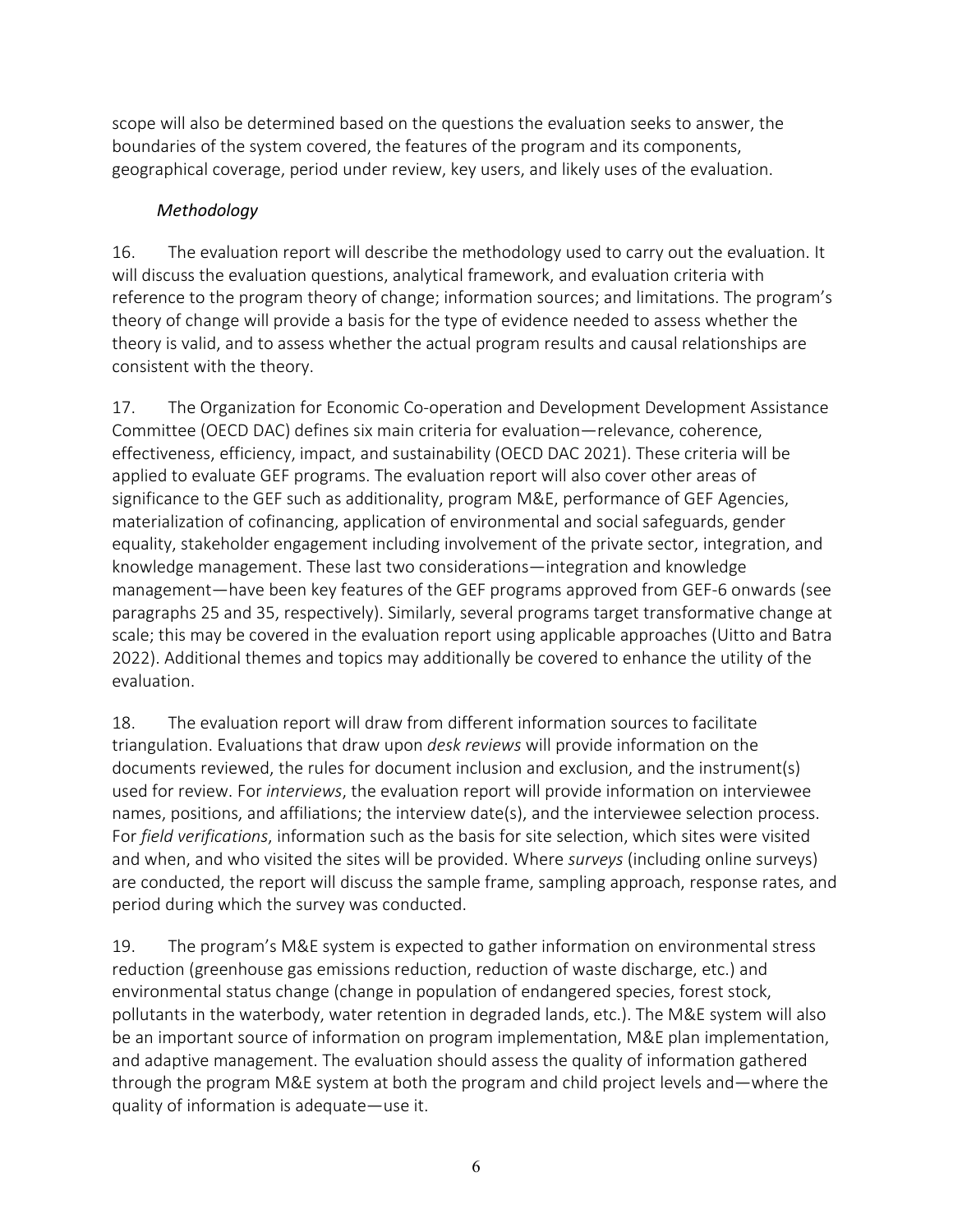## *Program Performance Additionality*

<span id="page-9-0"></span>20. Within the context of GEF support, *additionality* is understood as the extent to which GEF support has contributed to environmental and socioeconomic impacts; legal, institutional, and financial results; socioeconomic benefits; and innovation (GEF IEO 2020). To determine additionality, the report will compare the benefits of GEF support to a scenario without GEF support. It will identify specific areas where GEF support has contributed additional results and the nature of these additional results.

21. The evaluation will assess the extent to which benefits delivered using a programmatic approach are quantitatively and qualitatively different from a nonprogrammatic baseline approach—that is, are the benefits of a program different from a comparable cluster of standalone projects with similar objectives, inputs, and activities? A comparable GEF stand-alone investment may provide a basis to assess the benefits of the program modality. It will also assess the additionality of the use of an integrated approach over other program design choices that do not rely on integration. Depending on the context and objectives, an integrated approach or, alternatively, a simpler singular approach may be appropriate. The evaluation will weigh and discuss the extent to which use of an integrated approach was appropriate given the context, objectives, and costs involved.

## *Relevance and Coherence*

22. The report will assess a program's *relevance* by considering the extent to which the program's objectives and design is responsive to the environmental and development priorities of the participating countries and congruent with GEF strategic priorities and objectives.

23. The report will discuss the *external coherence* of the program by considering its compatibility with other programs and activities being implemented in the participating countries, and in targeted sectors and institutions. It will discuss the extent to which the program involves socioeconomic trade-offs. It will also assess whether the program is well targeted (in terms of countries, regions, and/or communities covered) to generate global environmental benefits.

24. The report will discuss the *internal coherence* of the program. It will assess the extent to which program design tackled the drivers of environmental challenges it sought to address. It will assess the extent to which the theory of change, governance structure, activities, child projects, and M&E system are aligned with program objectives. It will also report on whether and how the program design incorporated lessons from past GEF activities and other relevant non-GEF interventions.

## *Integration*

25. GEF programs approved from GEF-6 onwards use integrated approaches to address drivers of environmental degradation. Therefore, the evaluation will assess how the program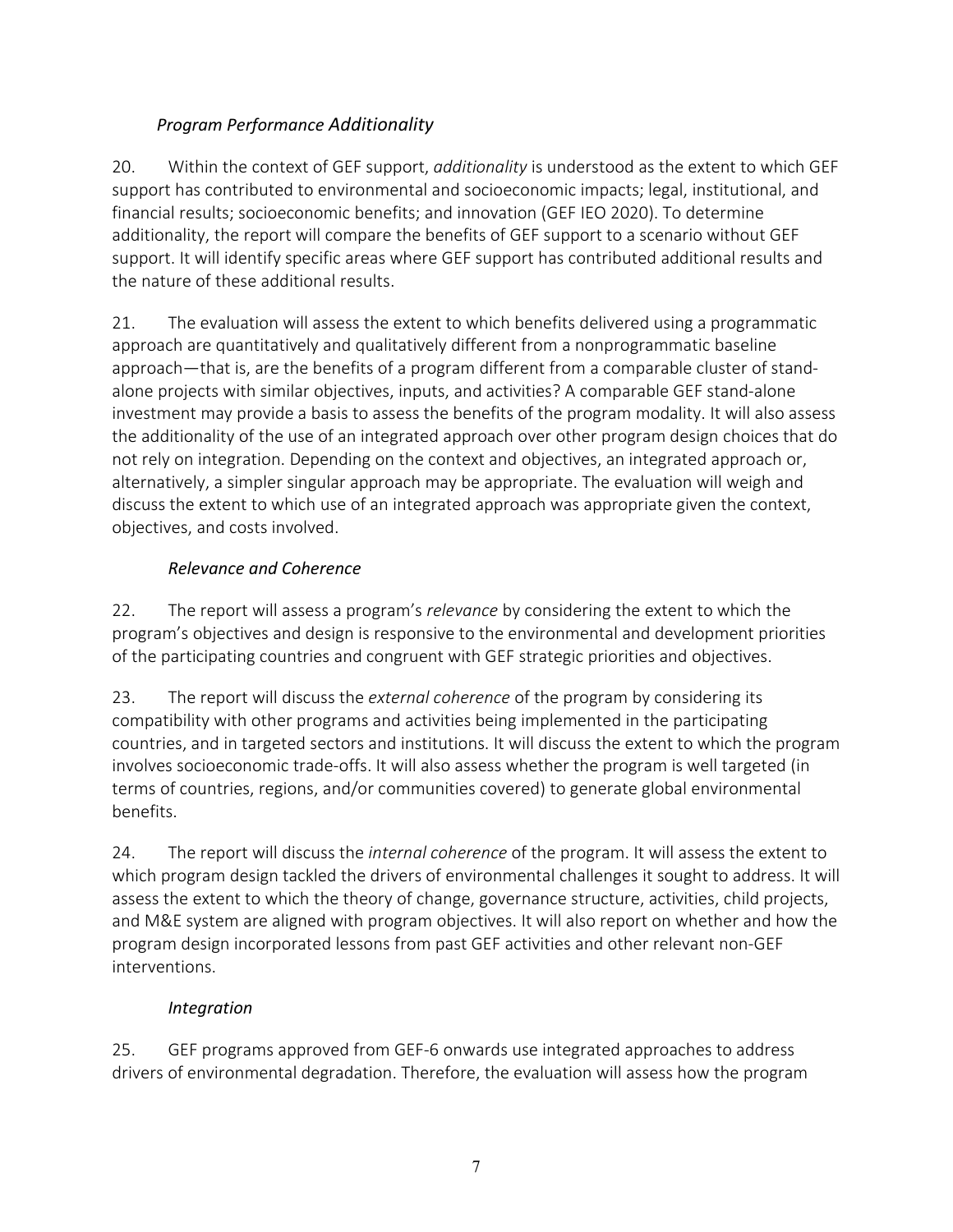design applied integrated approaches, the extent to which integration was achieved, and the results.

26. An integrated program applies *systems thinking* by specifying the boundaries of the targeted system, addressing multiple drivers of environmental degradation simultaneously, addressing relationships among system elements across scales, addressing important risks and vulnerabilities, and considering system resilience (Bierbaum et al. 2018). Individual GEF programs may apply systems thinking in different ways. For example, the Sustainable Cities impact program uses the circular economy approach, and the Commodities integrated approach pilot is designed to provide support across a commodity's supply chain. An integrated program includes *feedback loops* to facilitate quick adaptation (Bierbaum et al. 2018). The specified results indicators cover the major pathways through which the different drivers of environmental degradation are mitigated. The indicators are tracked regularly and used to improve program effectiveness. A program should have applied these principles to generate global environmental benefits. The evaluation report will discuss the level of integration achieved, highlighting areas where integration was evident and effective, as well as those where it was not evident and/or may be improved.

## *Effectiveness*

27. The evaluation report will discuss the extent to which program objectives and targets—as stated in the program framework documents—have been achieved. It will report if there were any changes in the program's design and/or expected results after start of implementation.

28. Consistent with Minimum Requirement 3 of the GEF Evaluation Policy 2019, the report will present an assessment of achievement of program results. The report will describe the relevant systems boundaries, the drivers of environmental degradation, and the system-level transformation outcomes targeted by the program. It will present an assessment of the extent to which progress has been made in achieving the targeted outcomes and long-term impacts of the program framework document. If the document provides targets for expected program outputs, their level of achievement will also be covered.

29. The report will aggregate data on expected and actual contributions of the program and its child projects to GEF corporate results targets (core indicators). The targets provided in the program framework document will provide a basis for comparison with actual results. For child projects that may still be under implementation, progress made up to the point of evaluation will be reported.

30. The evaluation report should provide an account of processes such as mainstreaming, replication, scaling up, and market change that indicate progress toward environmental and socio-economic changes at scales beyond that directly addressed by the program activities. The report should point out the specific elements of the program that are being adopted beyond GEF support. It should also discuss the extent to which experiences from one child project have influenced activities in others and, where applicable, the role played by the coordinating project in the process.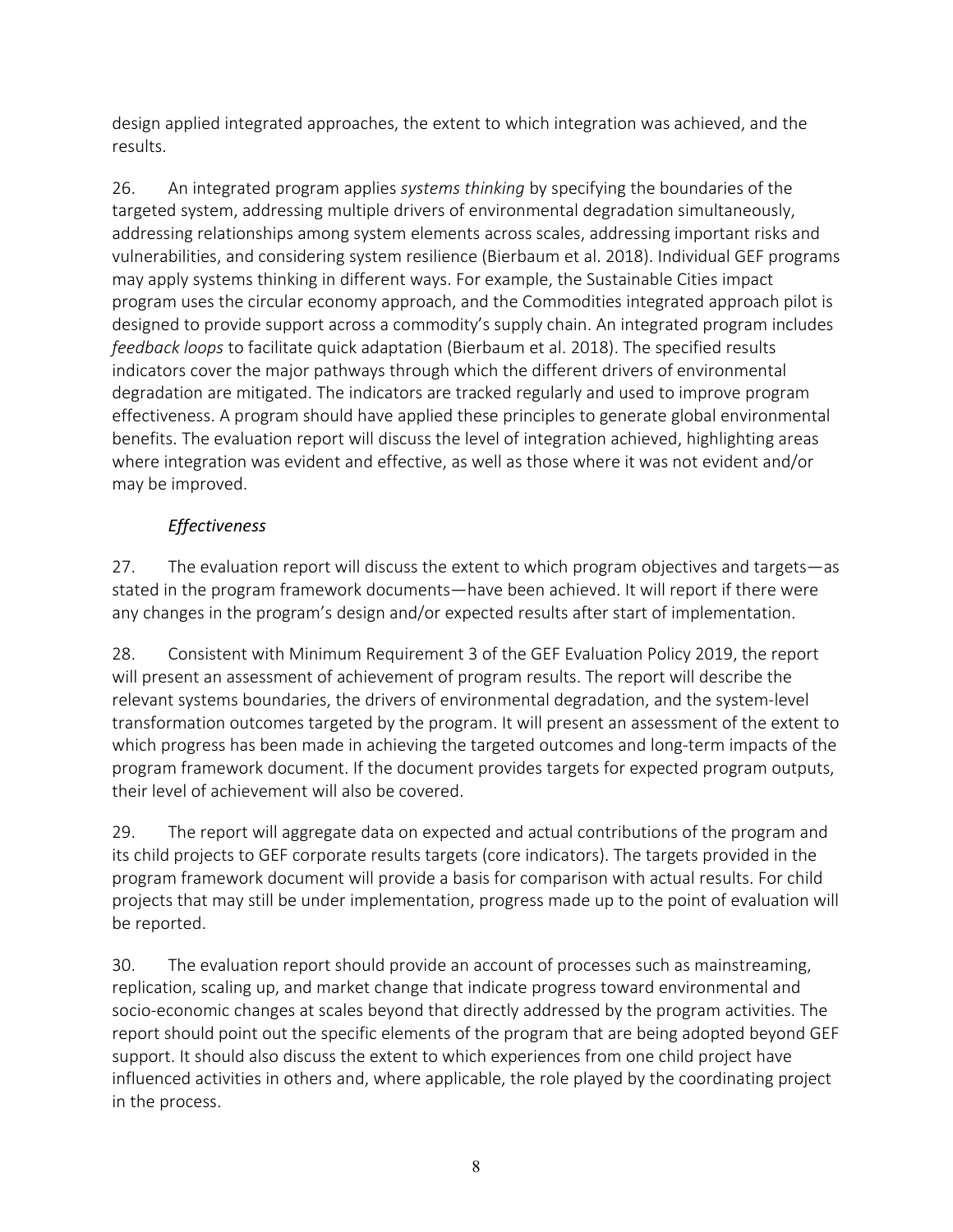31. The report should discuss factors that affected delivery of outputs and outcomes, and progress to impacts, such as program design, implementation, linkages with other interventions, materialization of cofinancing, stakeholder involvement, and macroeconomic factors. If there are substantial differences in the performance of child projects, the report should discuss the factors that may explain the variance.

32. The evaluators should document the unintended impacts—both positive and negative of the program and assess their overall scope and implications. Where these impacts are undesirable from an environmental or socioeconomic perspective, the evaluation should suggest corrective actions, along with preventive/mitigative measures that may be useful in future interventions.

## *Efficiency*

33. The criterion of efficiency is aimed at assessing the extent to which the inputs are converted into results in an economic and timely way (GEF IEO 2019; OECD DAC 2021). The term "economic" is understood as the cost-effective conversion of inputs such as funds, expertise, personnel, and equipment into results compared to feasible alternatives. The term "timely" is understood as the extent to which the program activities were started and completed within a reasonable time frame. The report will discuss the extent to which the program was efficient in achieving its results. It will discuss areas of efficiency and inefficiency, and factors that affected efficiency.

## *Sustainability*

34. Minimum Requirement 3 of the GEF Evaluation Policy 2019 specifies that a program evaluation will assess *sustainability.* The assessment will weigh risks to the continuation of net benefits from the program given their probability and severity. Specifically, it will discuss key risks and explain how they may affect the continuation of net benefits over a reasonable time frame. The report will also discuss the extent to which the flow of program benefits is resilient to shocks. This analysis should cover financial, sociopolitical, institutional, and environmental risks and shocks, with other likely risks discussed as applicable. The report should address the variation in levels of risk faced by the different program implementation sites and the reasons for these differences. It should discuss the measures that were undertaken, and/or may be needed, to mitigate risks.

## *Knowledge Management*

35. Programs approved from GEF-6 onwards give considerable attention to knowledge management. The coordinating child projects of these programs are expected to facilitate knowledge exchange among other child projects, GEF Agencies, executing agencies, and other stakeholders. These programs are often expected to develop knowledge platforms that aid data capture, transformation, and sharing.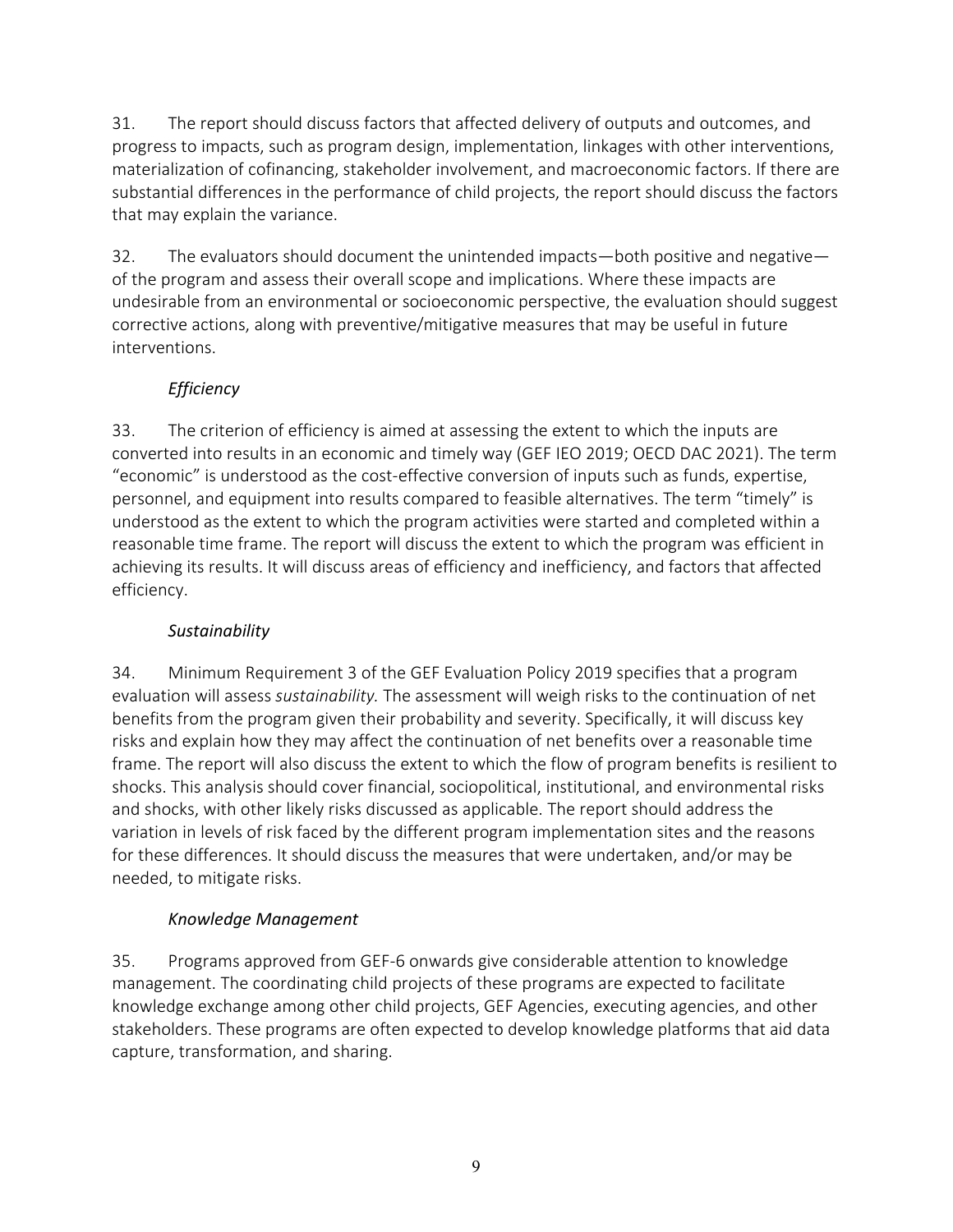36. The evaluation will discuss the extent to which, and how, the knowledge platforms created by the program are contributing to the generation of global environmental benefits. It will discuss the effectiveness of the information technology system put in place to facilitate capture, storage, retrieval, and use of knowledge; as well as the types of knowledge products planned and delivered by the program and their utility. The report will highlight strong and weak areas of performance in knowledge management in supporting the achievement of program outcomes. It will also discuss good practices from the program that may be relevant for other GEF activities, along with areas where knowledge management in future programs and projects may be improved.

## *Program Implementation*

<span id="page-12-0"></span>37. The evaluation report will discuss how well the program was implemented by the GEF Agencies. It will describe the program's implementation experience, challenges that were faced at the program and project levels at different stages of the program cycle, how these challenges were addressed, and the circumstances that aided or hindered implementation. It will describe how information from program M&E was used to steer the program and its use of adaptive management. The report will also document instances where opportunities for adaptive management were not fully explored.

38. The report will discuss the performance of the lead GEF Agency and other partner Agencies, providing an account of how these Agencies have performed in their respective roles. In cases where the lead Agency is involved in child project implementation, its role in this capacity will be discussed along with those of other Agencies involved in child project implementation; its role as lead Agency will be assessed separately. The report will also discuss issues that may need follow-up from the lead Agency and other GEF Agencies.

## *Lead GEF Agency*

39. The report will discuss how well the lead Agency led and coordinated the program. The operational units of the lead Agency are responsible for overall delivery of program outputs and outcomes. The key functions of a lead Agency may include—but are not restricted to development of the program framework document, coordination among child projects, program-level monitoring and reporting, identification and management of program-level risks, application of GEF fiduciary standards (see paragraph 49) in implementation of the coordinating project (and child projects implemented by it), knowledge management across the program, midterm review, and program evaluation. The evaluation report will discuss how well the lead Agency performed its responsibilities, the challenges it faced, and the measures it took to respond to these challenges.

## *Other GEF Agencies*

40. The report will discuss how well the Agencies involved in the implementation of child projects performed their responsibilities as relevant to overall program progress and performance. It will assess how well these Agencies collaborated with the lead GEF Agency and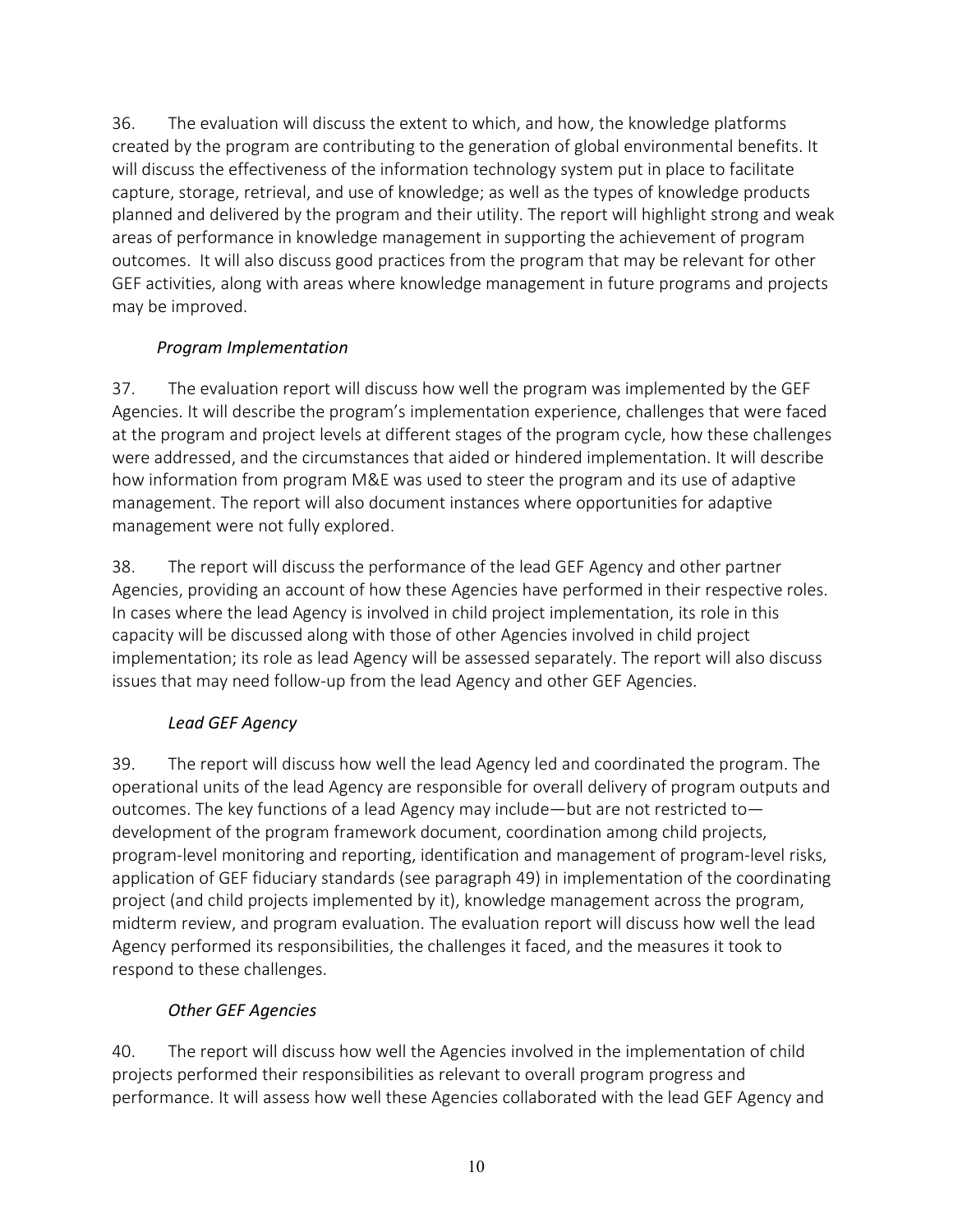among themselves. It will cover topics such as choice of executing agencies, timeliness of child project start-up and implementation, supervision during implementation, how well relevant risks were identified and managed for child projects, application of GEF fiduciary standards, implementation of M&E plans for child projects and collection of data on core indicators and/or tracking tools, and support for program midterm review and final evaluation. A tabular presentation that summarizes information by child project and responsible Agency may be useful.

## *Program Monitoring and Evaluation*

<span id="page-13-0"></span>41. Minimum Requirement 1 of the GEF Evaluation Policy 2019 calls for a fully developed and budgeted program M&E plan during program preparation; Minimum Requirement 2 calls for implementation of this plan during program implementation. The evaluation will assess strengths and weaknesses of the program M&E plan and its implementation. The focus will be on arrangements to track and report on program implementation and its results. Most coordinating projects include activities to coordinate program M&E. M&E-related discussion included in the terminal evaluation of the coordinating project will be a useful source of information on program M&E for the program evaluation.

## *M&E Design*

42. The report will present an assessment of the program's M&E plan. The assessment will consider the extent to which the M&E plan was practical and well thought out. For example, did it clearly identify the M&E activities at the program level and how these will draw on the M&E activities to be implemented at the child project level? The report will also assess if the M&E plan for the program adequately addressed the program's theory of change, GEF M&E requirements, incorporated applicable core indicators and tracking tools, and provided baseline information. It will discuss whether the indicators specified to track environmental, gender, socioeconomic, and other results are appropriate (SMART: specific, measurable, attributable, realistic, and timebound) and consistent across child projects.

## *M&E Implementation*

43. The evaluation report will present an assessment of M&E implementation. It will discuss the extent to which the M&E system operated as per the plan; and if changes were made, it will note these changes, the reasons for them, and whether the changes were timely. The report will describe the extent to which information on the specified indicators was gathered systematically following a robust methodology, and in a timely manner. It will discuss how data from the child projects and coordinating project were aggregated and whether and how these data were used for decision making. It will discuss whether the resources allocated for M&E were sufficient and used prudently. Finally, it will discuss how the information from the M&E system was used in decision making and adaptive management.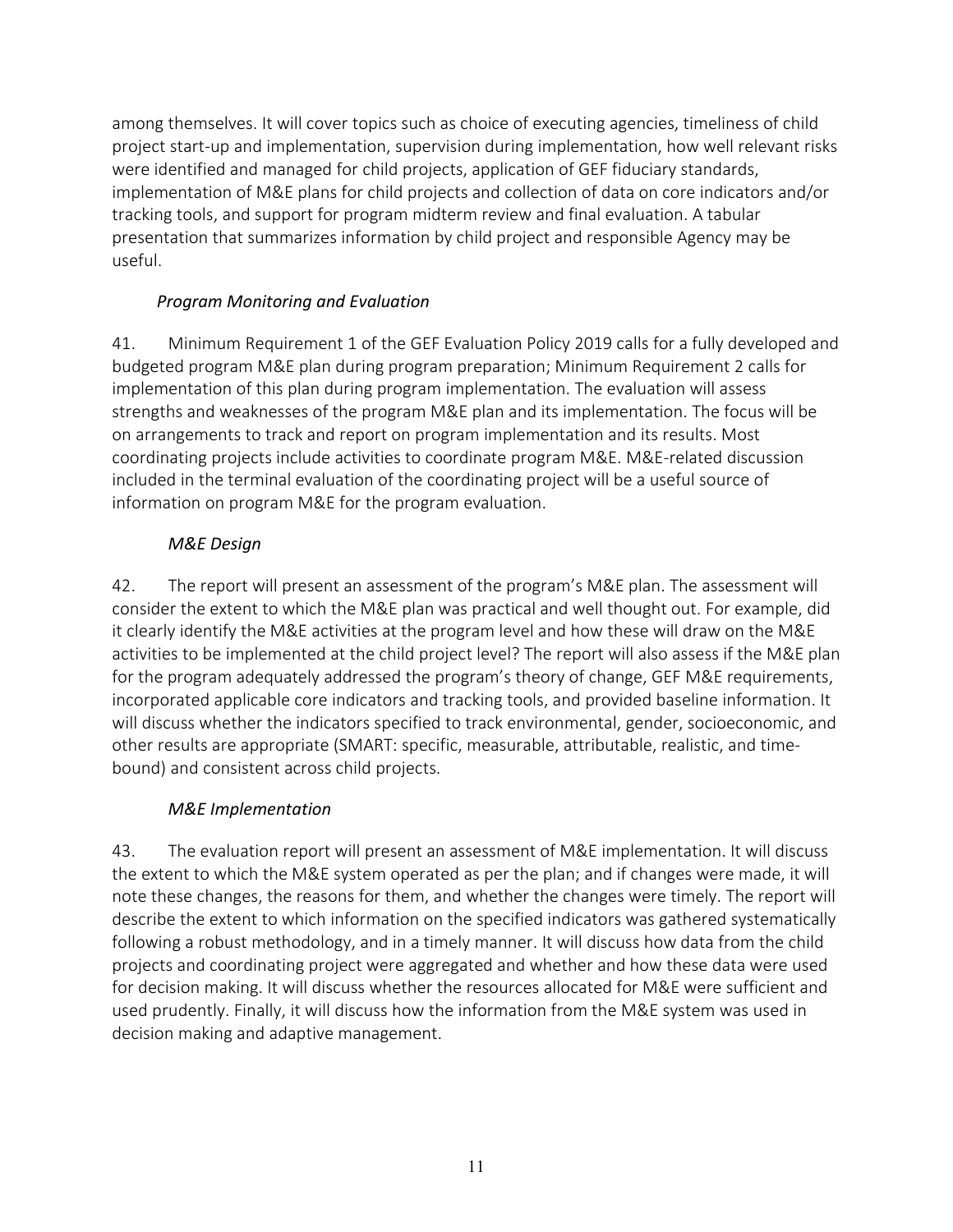## *Program Cofinancing*

<span id="page-14-0"></span>44. Cofinancing is defined as financing that is additional to GEF funding and that supports the implementation of a GEF-financed activity and the achievement of its objective(s) (GEF 2018). The use of cofinancing in GEF activities ensures that GEF finances only the incremental (or additional) costs of generating global environmental benefits. Cofinancing may also enhance the scale of the supported activities, support sustainability, and strengthen partnerships. Timely materialization of cofinancing is crucial to ensure that sufficient resources are available for planned activities and that these activities are completed on time.

45. The evaluation report will provide information on cofinancing sources, cofinancing commitments, and activities supported through cofinancing. It will report on the type of cofinancing mobilized—cash or in kind, grant, loan, or equity—managed by the GEF Agency implementing the program or in parallel by other partner organizations. It will provide information on the extent to which expected cofinancing materialized and was timely. Where materialization differed from commitments, or where there was a delay in materialization, the report will discuss the reasons for this and its effects on program implementation and results.

## <span id="page-14-1"></span>*Alignment with GEF Policies*

## *Environmental and Social Safeguards*

46. The evaluation report will discuss the extent to which appropriate environmental and social safeguards were applied, especially in the design and implementation of child projects. It is expected that GEF activities will not cause any harm to the environment or to any stakeholder; where applicable, Agencies will take measures to prevent and/or mitigate any adverse effects.

## *Gender*

47. The report will discuss the extent to which gender considerations were addressed in designing and implementing the program, including in its child projects. The report will look at whether a gender analysis was conducted by child projects, the extent to which the program was implemented in a manner that ensured gender-equitable participation and benefits, and whether gender-disaggregated data on beneficiaries was gathered. If the GEF program under evaluation or any of its activities disadvantaged or may disadvantage women, this should be documented and reported. The evaluators should also determine the extent to which relevant gender-related concerns were tracked through the program's M&E system, including for the individual child projects.

## *Stakeholder Engagement*

48. The report will provide an account of stakeholder engagement in various program activities including its design and implementation. "Stakeholder" refers to an individual or group that has an interest in a GEF-financed activity or is likely to be affected by it, such as local communities, indigenous peoples, civil society organizations, and private sector entities (GEF 2017b). Stakeholder engagement is understood as a process involving stakeholder identification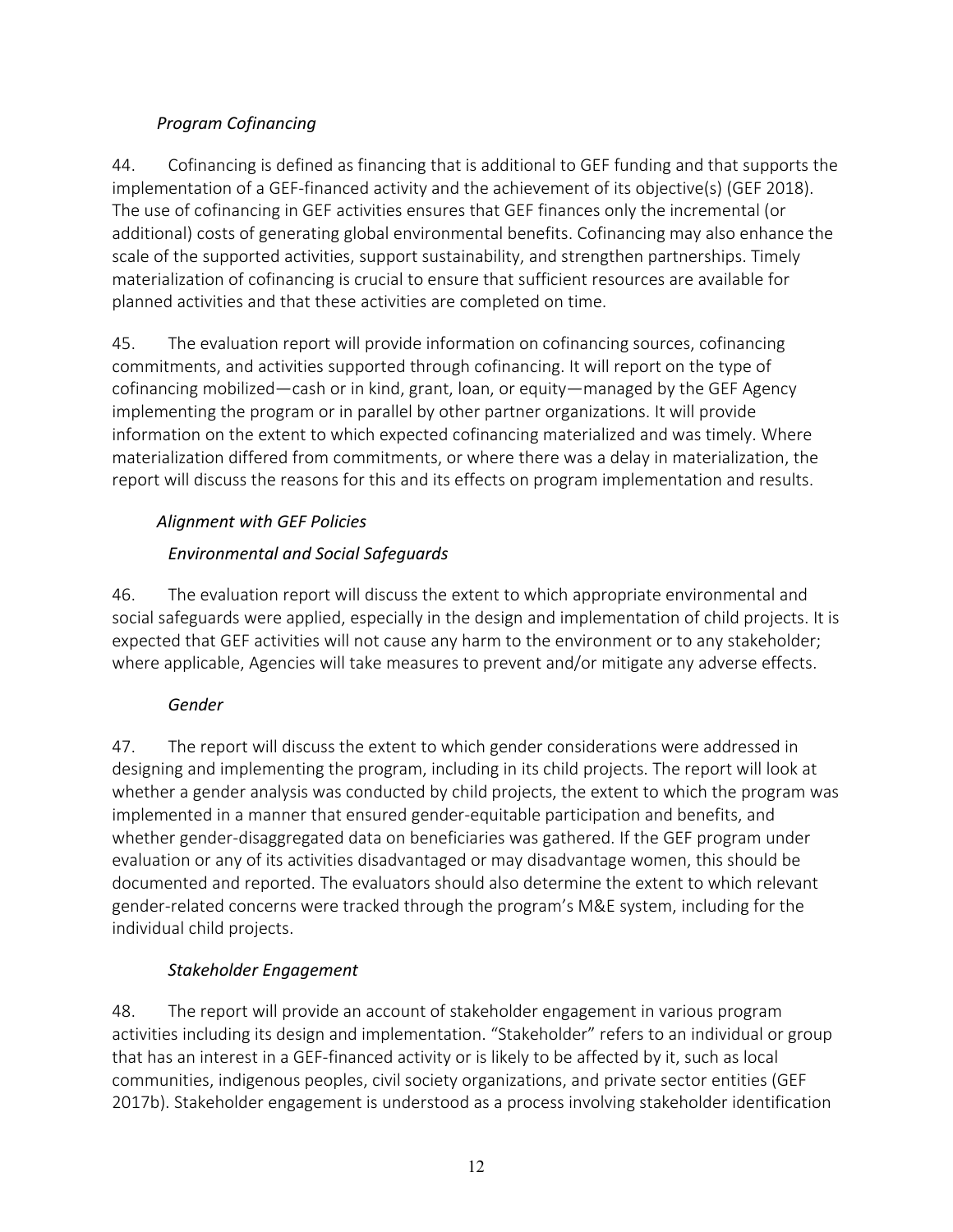and analysis; planning of stakeholder engagement; consultations with, and participation of, stakeholders in monitoring, evaluation, and learning through program implementation; addressing stakeholder grievances, and ongoing reporting to stakeholders (GEF 2017b). Considering the program objectives, the report will discuss the extent to which, and how, the program identified and engaged with the relevant stakeholders including the private sector, civil society organizations, government agencies, and program beneficiaries. The report will discuss the role stakeholder engagement has played in determining program ownership, building partnerships, and drawing on stakeholder expertise and capacities in program design and implementation. The report should discuss the extent to which, and how, stakeholder engagement has affected implementation, results, and risks to program sustainability.

## *Fiduciary Standards*

49. The report will discuss the extent to which fiduciary standards were applied during program implementation. The GEF fiduciary standards are aimed at ensuring "accountability, integrity, transparency, efficiency and effectiveness in the use of GEF financing" by the GEF Agencies (GEF 2019b). The standards cover areas including, but not limited to, program appraisal standards, procurement processes, financial management and control, financial audits, financial disclosure, conflict of interest, code of ethics, whistle-blower protections, and safeguards against anti-money laundering and financing of terrorism. The evaluators will take stock of the extent to which program implementation was consistent with GEF fiduciary standards, relying on Agency responses to evaluator questions and information gathered through review of terminal evaluations, midterm reviews, and child project implementation reports. Where necessary, the program evaluation report will point out areas for improvement.

## *Lessons and Recommendations*

<span id="page-15-0"></span>50. Evaluators should provide a few well-formulated lessons that are based on program experience, including experiences from individual child projects. Wherever possible, evaluation reports should include examples of good practices in design and implementation that have led to effective stakeholder engagement, successful broader adoption of GEF initiatives by stakeholders, and large-scale environmental impacts. The evaluators should describe aspects of program performance that worked well, along with reasons for it. They should discuss the conditions under which these good practices may or may not be replicated.

51. Recommendations should be well formulated and targeted. They should clearly state the need for action, the recommended action along with its likely consequences vis-à-vis the status quo and other courses of action, the specific actor(s) to carry out the recommended action, and the time frame.

## *Performance Ratings*

<span id="page-15-1"></span>52. Program performance will be rated on criteria for outcomes, sustainability, implementation, and M&E (table 1). The ratings will be on an even-number Likert scale, as described in the annex. These ratings may be provided in a table in the main body of the report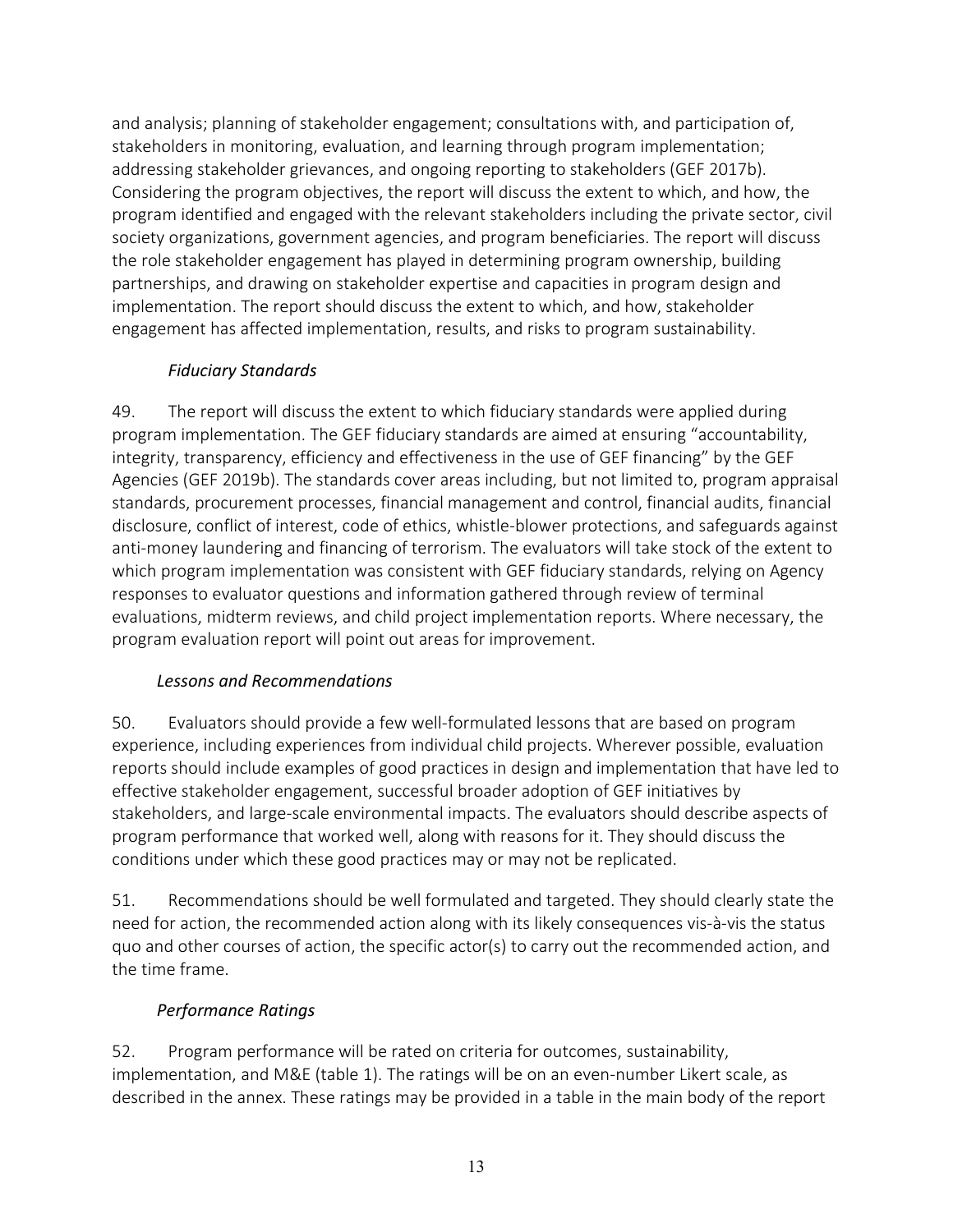or as an annex to the report. They may also be embedded in the corresponding report sections covering each topic.

| Criterion            | Dimension                                  | Rating scale                    |
|----------------------|--------------------------------------------|---------------------------------|
| Outcomes             | Relevance, effectiveness, efficiency       | Six points: highly satisfactory |
|                      |                                            | to highly unsatisfactory        |
| Sustainability       | Financial, sociopolitical, institutional,  | Four points: likely to unlikely |
|                      | environmental                              |                                 |
| Implementation: lead | Performance of the Agency leading the      | Six points: highly satisfactory |
| <b>GEF Agency</b>    | program in its role as program lead        | to highly unsatisfactory        |
| Implementation:      | Performance of Agencies implementing child | Six points: highly satisfactory |
| other Agencies       | projects of the program                    | to highly unsatisfactory        |
| M&E design           | Quality of design of program M&E plan      | Six points: highly satisfactory |
|                      |                                            | to highly unsatisfactory        |
| M&E implementation   | Quality of program M&E during              | Six points: highly satisfactory |
|                      | implementation                             | to highly unsatisfactory        |

## <span id="page-16-2"></span>*Table 1: Ratings*

### <span id="page-16-0"></span>**C. Submission of Program Evaluation**

53. The GEF Agencies will submit the final program evaluation reports on the GEF Portal no later than six months after completion of the program evaluation and no later than one year after completion of program activities. Where program evaluation has been conducted by its operations unit, the lead GEF Agency will also submit a validation report from its evaluation unit up to one year after completion of the program evaluation. If preparation of the program evaluation was delayed, the evaluation report will explain the reasons for the delay.

54. The GEF IEO will track and report on Agency submission of completed program evaluations. The IEO will also follow up with the respective Agencies on any errors noted in their submissions.

## <span id="page-16-1"></span>**D. Use of Program Evaluation**

55. The information provided by the program evaluations is used by the GEF IEO to report to the Council on overall GEF performance. It is also an input to the comprehensive evaluations prepared by the GEF IEO. The IEO synthesizes information presented in the program evaluations to assess performance of GEF investments through programs. It validates a sample of the program evaluation reports. It shares the evaluation reports publicly through its website.

56. The GEF Secretariat and GEF Agencies may also use program evaluation to inform their future work and for knowledge sharing. Similarly, the evaluations may be used by the GEF Scientific and Technical Advisory Panel to develop advisory products for the GEF partnership.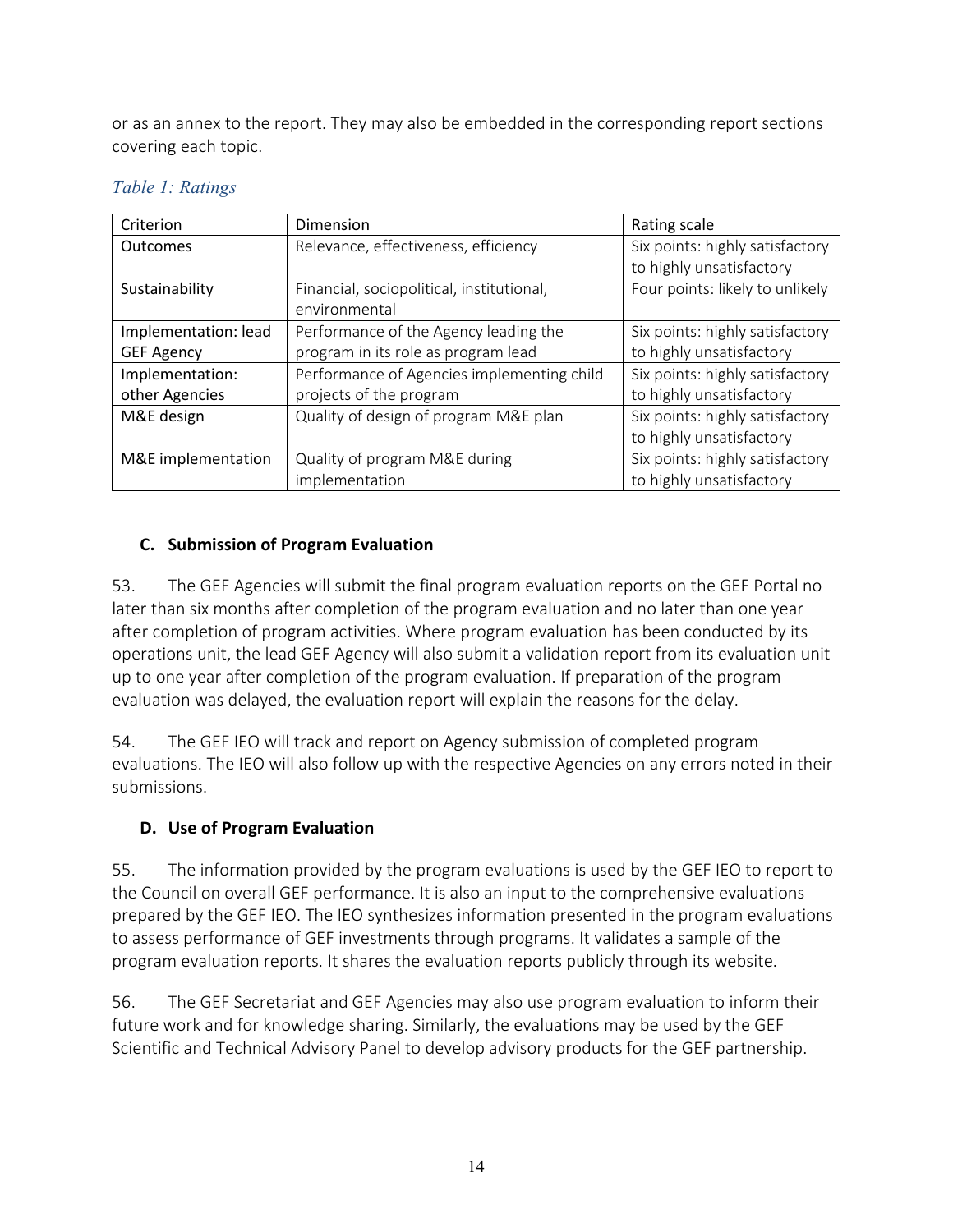#### <span id="page-17-0"></span>**ANNEX: RATING SCALES**

The evaluators will rate program performance on the following criteria: outcomes, sustainability, implementation, and M&E. The rated dimensions are described below along with the level of performance for a specific rating. The ratings will be provided for performance at the program level—that is, considering the performance of child projects as well as synergies and dissynergies at the programmatic level, because a program is more than the sum of its parts.

Actual performance may not completely correspond to any of the rating descriptions that follow. Therefore, rating should be assigned based on the description that provides the best fit.

#### <span id="page-17-1"></span>**A. Outcome Ratings**

The following criteria will be used to develop an overall rating of program outcome performance:

- (a) Relevance and coherence. Are the program outcomes aligned with the GEF focal area/operational program strategies, country priorities, needs of the beneficiaries, and mandates of the Agencies? Is the program compatible with other relevant programs and interventions being undertaken in the recipient countries covered by the program? Are the program outcomes consistent with the mandate of the GEF Agency? Was the program design appropriate for delivering the expected outcomes and consistent with the applicable GEF policies? Is/are the theory of change, program governance structure, activities, child projects, and M&E system aligned with the program objectives?
- (b) Effectiveness. To what extent were the outcomes commensurate with the ex ante expectations and targets provided in the program framework document? Has the program made the expected level of contributions to transformation of the targeted system? To what extent has it made progress in mitigating the targeted drivers of environmental degradation? To what extent have completed child projects achieved outcomes expected at implementation completion?
- (c) Efficiency. Was the program cost-effective? How does the program cost/time versus output/outcomes equation compare to other options to deliver similar results? Were the activities completed in a timely manner?

Program outcome ratings will be based on the extent to which the expected outcomes were achieved, and the extent to which the program was relevant and cost-effective. A six-point rating scale is used to assess outcome achievement. The top three ratings comprise the satisfactory range, and the bottom three (excluding unable to assess) the unsatisfactory range:

• Highly satisfactory. The outcomes substantially exceed expectations, and they are highly relevant and cost-effective.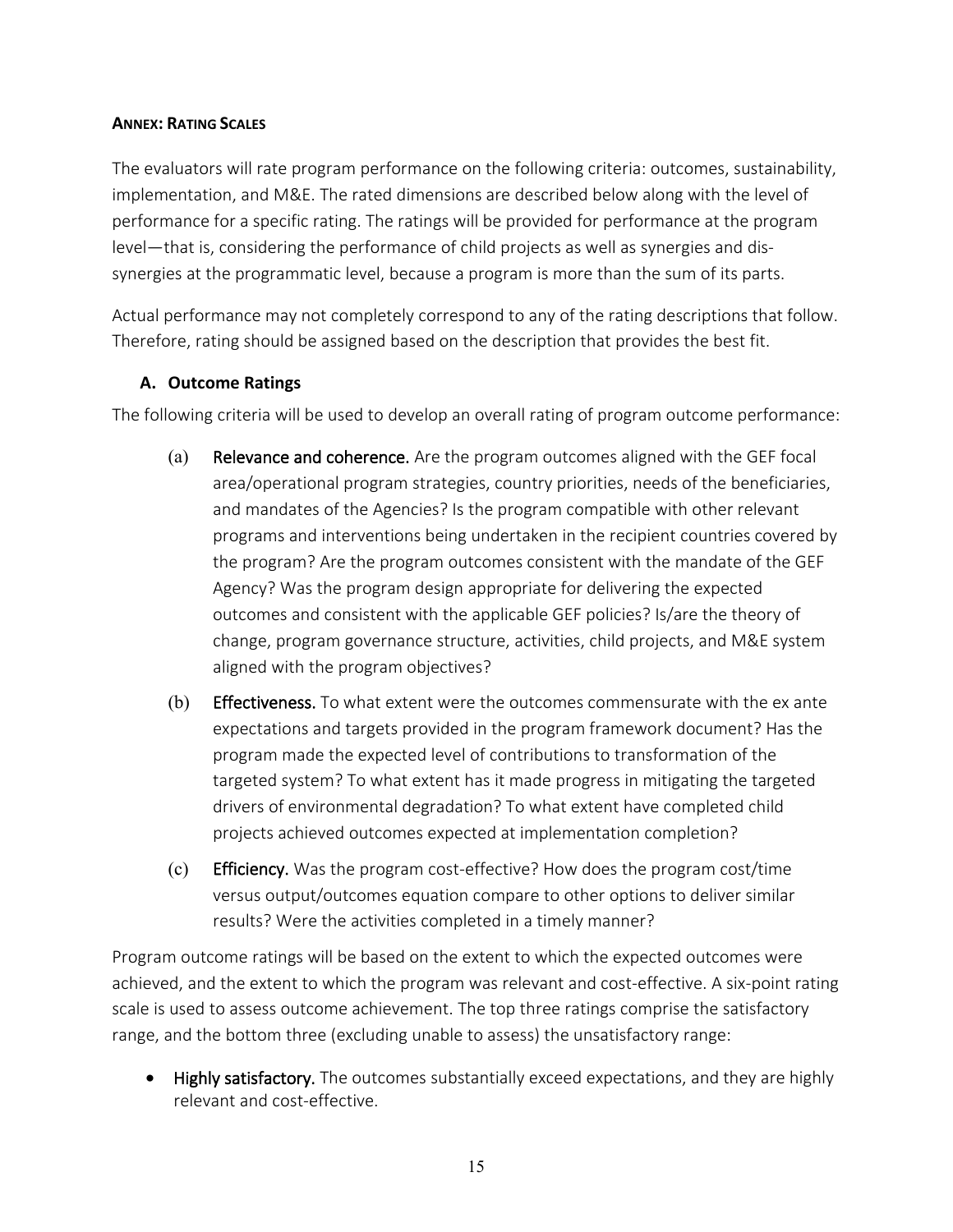- Satisfactory. The level of outcomes achieved was as expected. The outcomes are relevant and cost-effective.
- Moderately satisfactory. The level of outcomes achieved was close to expectation: the majority of targets met, but some were not achieved. The outcomes are generally relevant and cost-effective.
- Moderately unsatisfactory. Overall, the level of outcome achieved is lower than expected, although in some areas it was met or is close to expectations. The outcomes are generally relevant but somewhat cost-ineffective or, alternatively, generally costeffective but not adequately relevant.
- Unsatisfactory. The expected outcome was not achieved or was substantially lower than expected, and/or the achieved outcome is not relevant. Alternatively, the outcome was cost-ineffective compared to alternatives.
- Highly unsatisfactory. None or a negligible level of outcome was achieved, or the program had substantial negative consequences that outweigh its benefits.
- Unable to assess. The available information does not allow an assessment of the level of outcome achievement.

### <span id="page-18-0"></span>**B. Sustainability Ratings**

The rating for program sustainability will be based on overall likelihood of incidence and magnitude of the effect of risks on continuation of net benefits from the program, along with the program's resilience to such risks. The rating will take into account the likelihood of the continuation of the benefit stream over a reasonable time frame. The evaluators will consider financial, sociopolitical, institutional, environmental, and other risks. At the time of the evaluation, these risks may not have materialized or may just be beginning to materialize. The assessment should be based on evidence that indicates the level of risk.

- Financial resources. What is the likelihood that financial resources will be available to continue the activities that result in benefits being sustained (e.g., income-generating activities, regular government budget allocations for the activities, and trends indicating likely future financial resources adequate for sustaining the program outcome)?
- Sociopolitical. Are there any social or political risks that can undermine the longevity of program outcomes? What is the risk that the level of stakeholder ownership is insufficient to allow for program outcomes/benefits to be sustained? Do key stakeholders see that it is in their interest that the program benefits continue? Is there sufficient public/stakeholder awareness in support of the long-term objectives of the program?
- Institutional framework and governance. Do the legal frameworks, policies, and governance structures and processes pose any threat to the continuation of program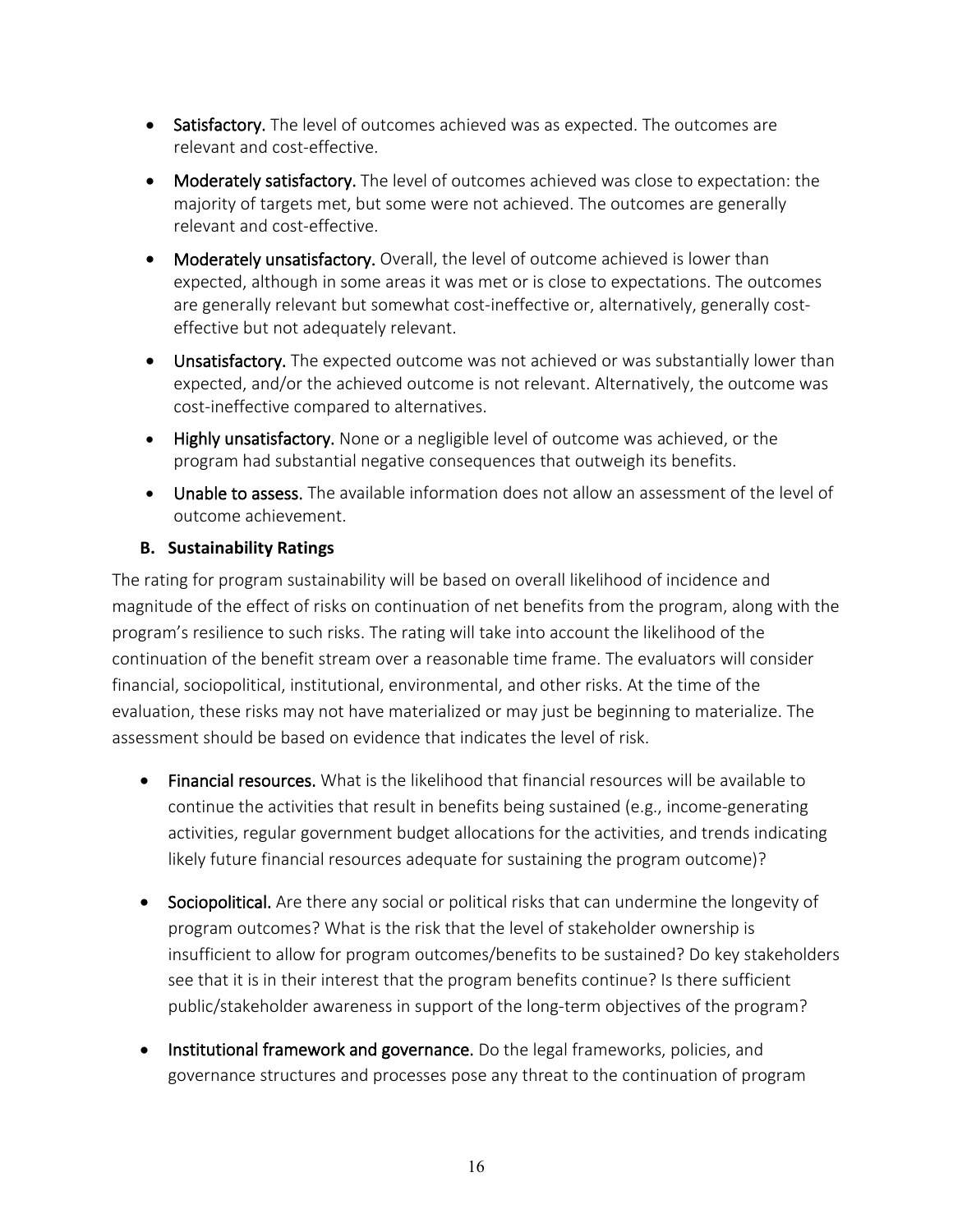benefits? While assessing these risks, consider if the required systems for accountability and transparency, and the required technical know-how, are in place.

• Environmental. Are there any environmental risks that can undermine the future flow of program benefits? The terminal evaluation should assess whether certain activities in the program area will pose a threat to the sustainability of program outcomes. For example, program outcome may be especially vulnerable to climate change risks. Similarly, biodiversity-related gains made by a program targeting marine protected areas may be affected by an increase in pollutant accumulation.

Program sustainability will use a four-point scale. The top two ratings (likely and moderately likely) comprise the likely range for sustainability, and the bottom two ratings the unlikely range.

- Likely. There are either no risks to continuation of benefits or there are some risks, but the magnitude of their effect is too small and/or the probability that they will materialize is too small. It is likely that the net benefits of the program will continue.
- Moderately likely. There are some risks to sustainability, and they may have some effect on the continuation of benefits if they materialize. However, the probability of materialization of these risks is low. Net benefits are more likely to continue than abate.
- Moderately unlikely. There are significant risks to sustainability. The effect on continuation of benefits will be substantial if these risks materialize, and the probability of materialization of these risks is significant. The net benefits of the program are likely to abate.
- Unlikely. There are severe risks to sustainability. These have a high probability of materialization and are likely to adversely affect continuation of benefits if they materialize. Overall, it is unlikely that net benefits will continue to accrue, and the longterm intended impacts of the program are unlikely to be achieved.
- Unable to assess. The available information does not allow an assessment of the expected incidence and magnitude of risks to sustainability.

#### <span id="page-19-0"></span>**C. Program Implementation Ratings**

Program implementation ratings will be based on an assessment of the extent to which the GEF lead Agency and the GEF Agencies involved in implementation of child projects fulfilled their respective roles satisfactorily. This assessment excludes the performance of those agencies that execute activities on the ground under the supervision of GEF Agencies.

Two ratings will be provided for program implementation: for the lead GEF Agency of the program in its role as program lead, and, collectively, for the GEF Agencies involved in child project implementation. That is, a single rating is provided for implementation of *all* child projects; the rationale being that each child project will be rated in its respective terminal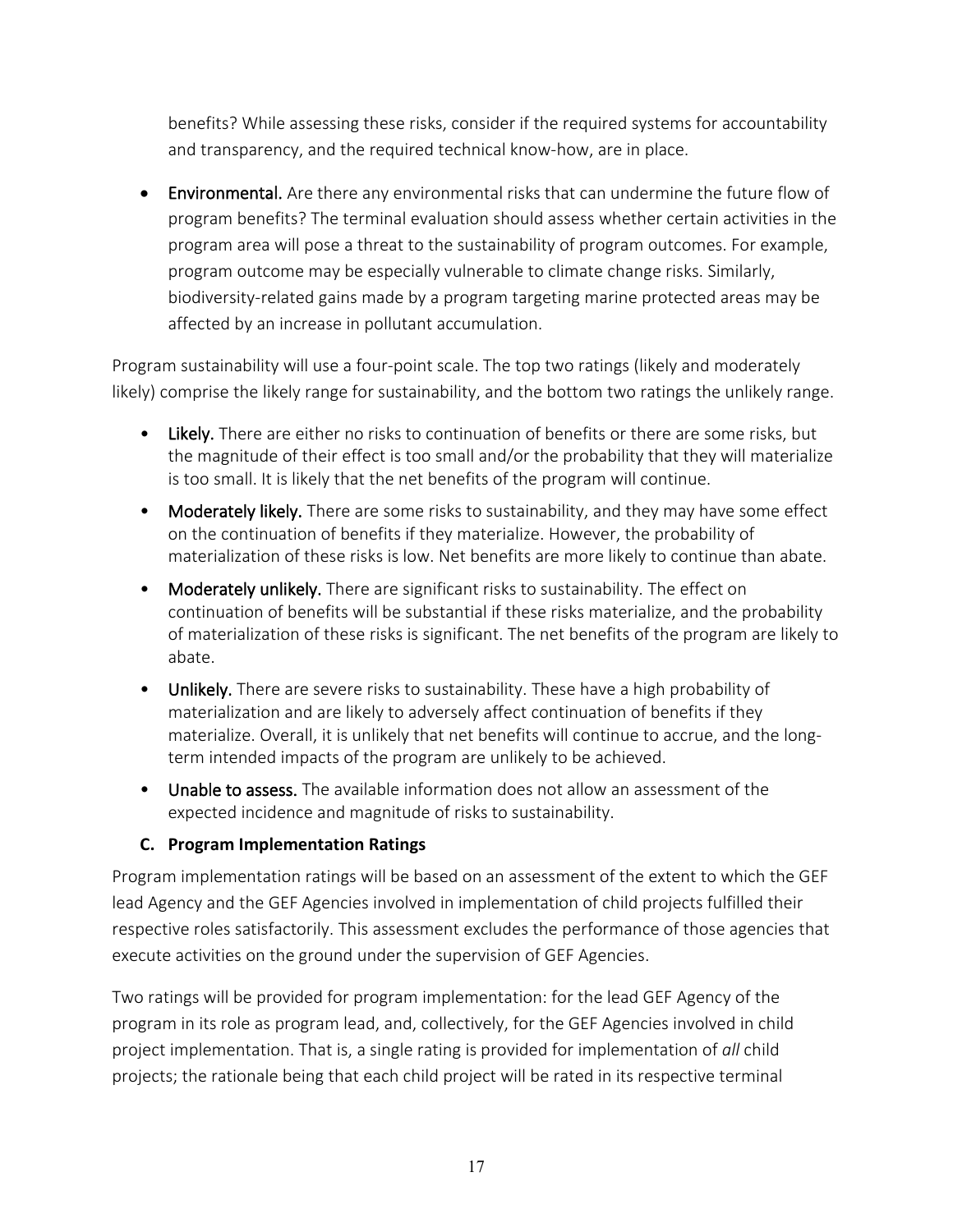evaluation. Table A.1 provides a description of the scale used to rate the performance of the lead Agency and other Agencies.

| Rating        | Lead program Agency                 | Agencies implementing child projects      |
|---------------|-------------------------------------|-------------------------------------------|
| <b>Highly</b> | Performance of lead implementing    | Performance of Agencies that              |
| satisfactory  | Agency was exemplary and exceeds    | implemented child projects was            |
|               | expectations. Program framework     | exemplary and exceeds expectations.       |
|               | document was robust, and program    | Preparation of child projects was robust  |
|               | was well led. The Agency            | and well aligned with the program         |
|               | maintained strong oversight and     | objectives. Child projects were well      |
|               | ensured that relevant GEF policies  | implemented. The Agencies collaborated    |
|               | were implemented. The Agency        | well with the lead Agency and among       |
|               | identified and addressed emerging   | themselves. They identified and           |
|               | concerns in a timely manner.        | addressed emerging concerns in the child  |
|               | Program M&E was robust, and its     | projects in a timely manner. The M&E      |
|               | activities were implemented in a    | plans of child projects were robust, and  |
|               | timely manner. The lead Agency      | their activities were implemented in a    |
|               | ensured that program                | timely manner. The Agencies ensured       |
|               | implementation was on track.        | that implementation of all or almost all  |
|               |                                     | child projects was completed on time or   |
|               |                                     | is on track to be completed on time.      |
| Satisfactory  | Performance of the lead Agency did  | Performance of the GEF Agencies           |
|               | not have any major weaknesses,      | implementing the child projects did not   |
|               | and expectations were met.          | have any major weaknesses, and            |
|               | Program preparation and             | expectations were met. Preparation and    |
|               | implementation were robust, and     | implementation of child projects was      |
|               | relevant GEF policies were applied. | robust, and relevant GEF policies were    |
|               | The Agency supervised the program   | applied. The GEF Agencies supervised the  |
|               | well-it identified and addressed    | child projects well-they identified and   |
|               | emerging concerns in a timely       | addressed emerging concerns in a timely   |
|               | manner, although some weaknesses    | manner, although some weaknesses may      |
|               | remained. The M&E plan was          | have remained. The M&E plans of the       |
|               | robust, and its activities were     | child projects were robust, and M&E       |
|               | implemented in a timely manner.     | activities were implemented in a timely   |
|               | The lead Agency ensured that        | manner. The GEF Agencies ensured that     |
|               | program implementation was on       | implementation of about two-thirds or     |
|               | track.                              | more of the child projects was completed  |
|               |                                     | on time or is on track to be completed on |
|               |                                     | time.                                     |
| Moderately    | Performance of the lead Agency had  | Performance of the GEF Agencies           |
| satisfactory  | some weaknesses, but overall        | implementing child projects had some      |
|               | expectations were met. Program      | weaknesses, but overall expectations      |

### **Table A.1: Program Implementation Rating Scale**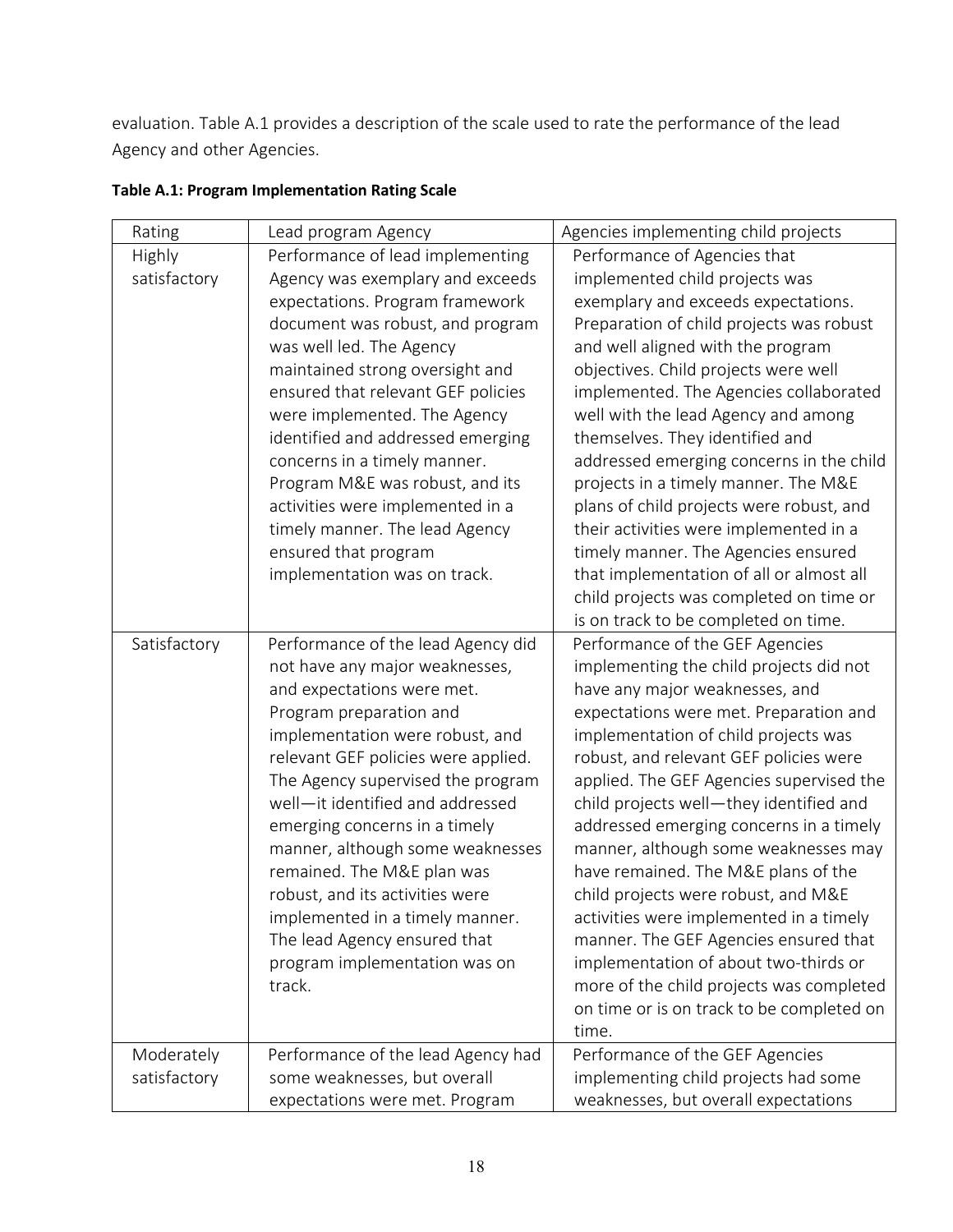| Rating         | Lead program Agency                  | Agencies implementing child projects      |
|----------------|--------------------------------------|-------------------------------------------|
|                | preparation and implementation       | were met. Preparation and                 |
|                | were adequate and relevant. GEF      | implementation of child projects was      |
|                | policies were applied, although      | adequate and relevant GEF policies were   |
|                | there were some areas of weak        | applied, although there are some areas    |
|                | implementation. The lead Agency      | of weak implementation. The GEF           |
|                | supervised the program               | Agencies supervised implementation of     |
|                | adequately-it identified and         | the child projects adequately-they        |
|                | addressed emerging concerns,         | identified and addressed emerging         |
|                | although some remained               | concerns, although some concerns may      |
|                | unaddressed or were inadequately     | have remained inadequately addressed.     |
|                | addressed. The M&E plan was solid,   | M&E plans of the child projects were      |
|                | although some activities were        | solid. At least half of the projects were |
|                | dropped or were implemented with     | completed on time or are on track to be   |
|                | delays. Program implementation       | completed on time.                        |
|                | had minor delays, and a few          |                                           |
|                | activities were dropped.             |                                           |
| Moderately     | While there were several areas of    | While there were several areas of solid   |
| unsatisfactory | solid performance, the lead Agency   | performance, the GEF Agencies             |
|                | overall did not meet the             | implementing the child projects overall   |
|                | expectations. Program preparation    | did not meet the expectations.            |
|                | and implementation had               | Preparation and implementation of child   |
|                | weaknesses, although these were      | projects had weaknesses, although these   |
|                | not too severe. Program supervision  | were not too severe. Supervision of child |
|                | was somewhat weak. Although most     | project implementation was somewhat       |
|                | emerging concerns were identified,   | weak. Most emerging concerns were         |
|                | many remained unaddressed or         | identified, but several remained          |
|                | inadequately addressed. M&E          | unaddressed or inadequately addressed.    |
|                | implementation was somewhat          | M&E plan and/or implementation in child   |
|                | weak. Program implementation was     | projects was somewhat weak.               |
|                | delayed, and a few activities were   | Implementation of at least half of the    |
|                | dropped or reduced in scale.         | child projects experienced delays.        |
|                |                                      | Consequently, a few activities were       |
|                |                                      | dropped or reduced in scale.              |
| Unsatisfactory | There were major shortcomings in     | There were major shortcomings in          |
|                | implementation, and the lead         | implementation, and the GEF Agencies      |
|                | Agency did not meet the expected     | that implemented the child projects did   |
|                | level of performance. Program        | not meet the expected level of            |
|                | preparation and implementation       | performance. Child project preparation    |
|                | had severe weaknesses. Adherence     | and implementation had severe             |
|                | to fiduciary standards was           | weaknesses. Adherence to fiduciary        |
|                | somewhat weak. Program               | standards was somewhat weak.              |
|                |                                      |                                           |
|                | supervision was weak-emerging        | Supervision of child projects was weak-   |
|                | concerns were not identified in time | emerging concerns were not identified in  |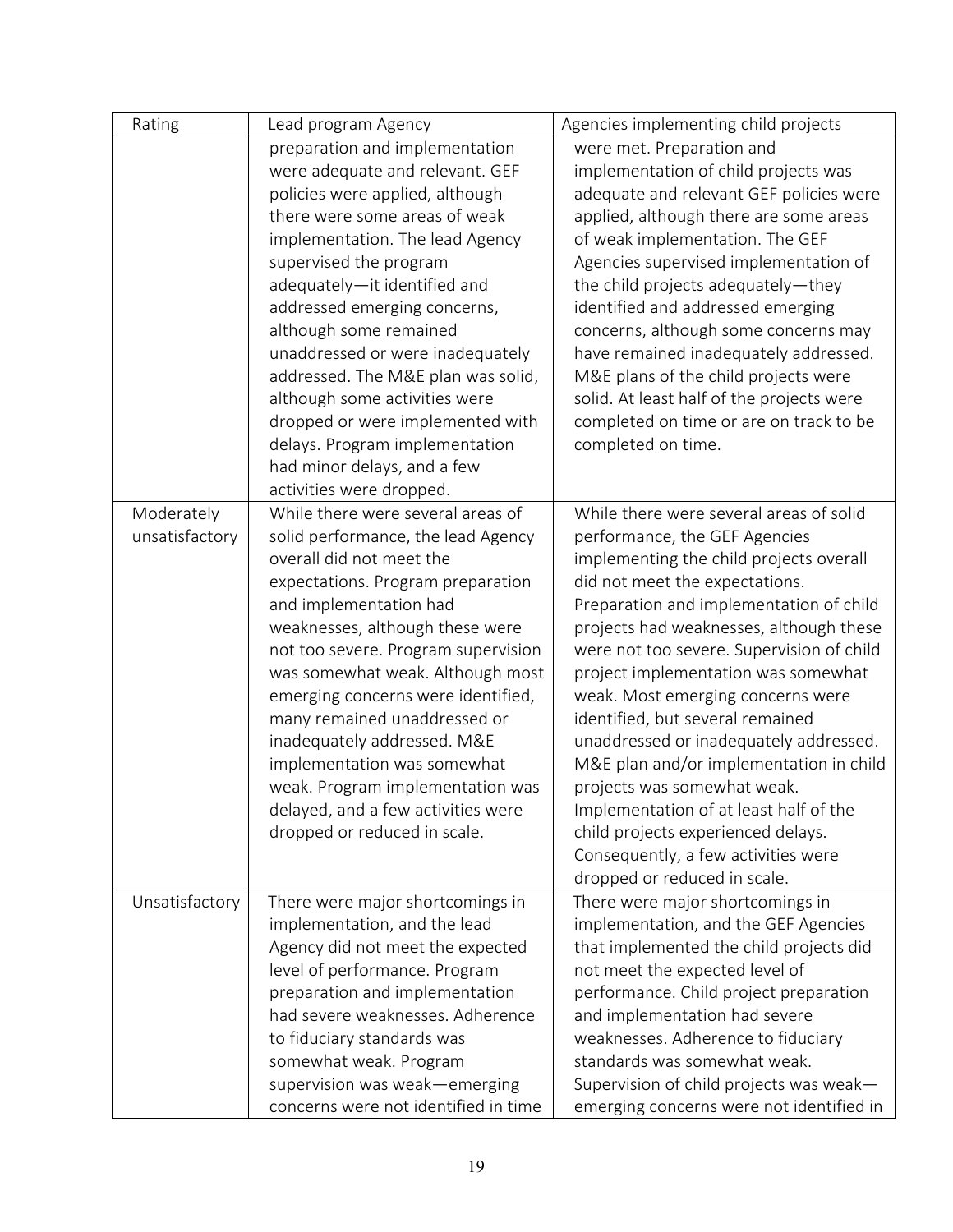| Rating         | Lead program Agency                   | Agencies implementing child projects       |
|----------------|---------------------------------------|--------------------------------------------|
|                | and remained unaddressed or           | time and remained unaddressed or           |
|                | inadequately addressed. M&E           | inadequately addressed. M&E                |
|                | implementation was weak, and          | implementation was weak, and M&E           |
|                | M&E activities were not               | activities were not implemented in a       |
|                | implemented in a timely manner.       | timely manner. Implementation of at        |
|                | Program implementation was            | least two-thirds of the child projects was |
|                | delayed, and several activities were  | delayed, and several activities were       |
|                | dropped or reduced in scale.          | dropped or reduced in scale.               |
| Highly         | There were severe shortcomings in     | There were severe shortcomings in the      |
| unsatisfactory | the quality of implementation. The    | quality of implementation of child         |
|                | lead Agency did not perform its       | projects. The Agencies did not discharge   |
|                | fiduciary responsibilities            | their fiduciary responsibilities           |
|                | satisfactorily. Supervision was poor. | satisfactorily. Supervision of             |
|                | Emerging concerns were not            | implementation of a substantial number     |
|                | identified in time, including those   | of child projects was poor. Emerging       |
|                | that should have been obvious.        | concerns were not identified in time,      |
|                | Although instances of                 | including those that should have been      |
|                | mismanagement were discovered,        | obvious. Although instances of             |
|                | corrective actions were not           | mismanagement were discovered,             |
|                | undertaken. Program activities were   | corrective actions were not undertaken.    |
|                | very poorly implemented, and          | All or almost all child projects were very |
|                | several had to be dropped.            | poorly implemented, experienced delays,    |
|                |                                       | and had activities dropped.                |
| Unable to      | The available information does not    | The available information does not allow   |
| assess         | allow assessment of the               | assessment of the performance of the       |
|                | performance of the lead Agency.       | Agencies that implemented child            |
|                |                                       | projects.                                  |

#### <span id="page-22-0"></span>**D. Program M&E Ratings**

The M&E arrangements will be rated at the program level, with a focus on program-level M&E. The evaluation will cover the coordinating project's M&E activities focused on program M&E. The evaluation will also cover the extent to which M&E arrangements in child projects were aligned with, and fed into, program M&E. The quality of program M&E will be assessed in terms of the following:

• Design. The assessment will consider the practicality and sufficiency of the M&E plan developed for the program. It will examine the extent to which the program and child project documents provide a baseline. It will consider the extent to which the program M&E plan specifies: (1) applicable core indicators and clear targets, including appropriate (SMART—specific, measurable, attributable, realistic, and time-bound) indicators to track environmental, gender, and socioeconomic results; (2) a proper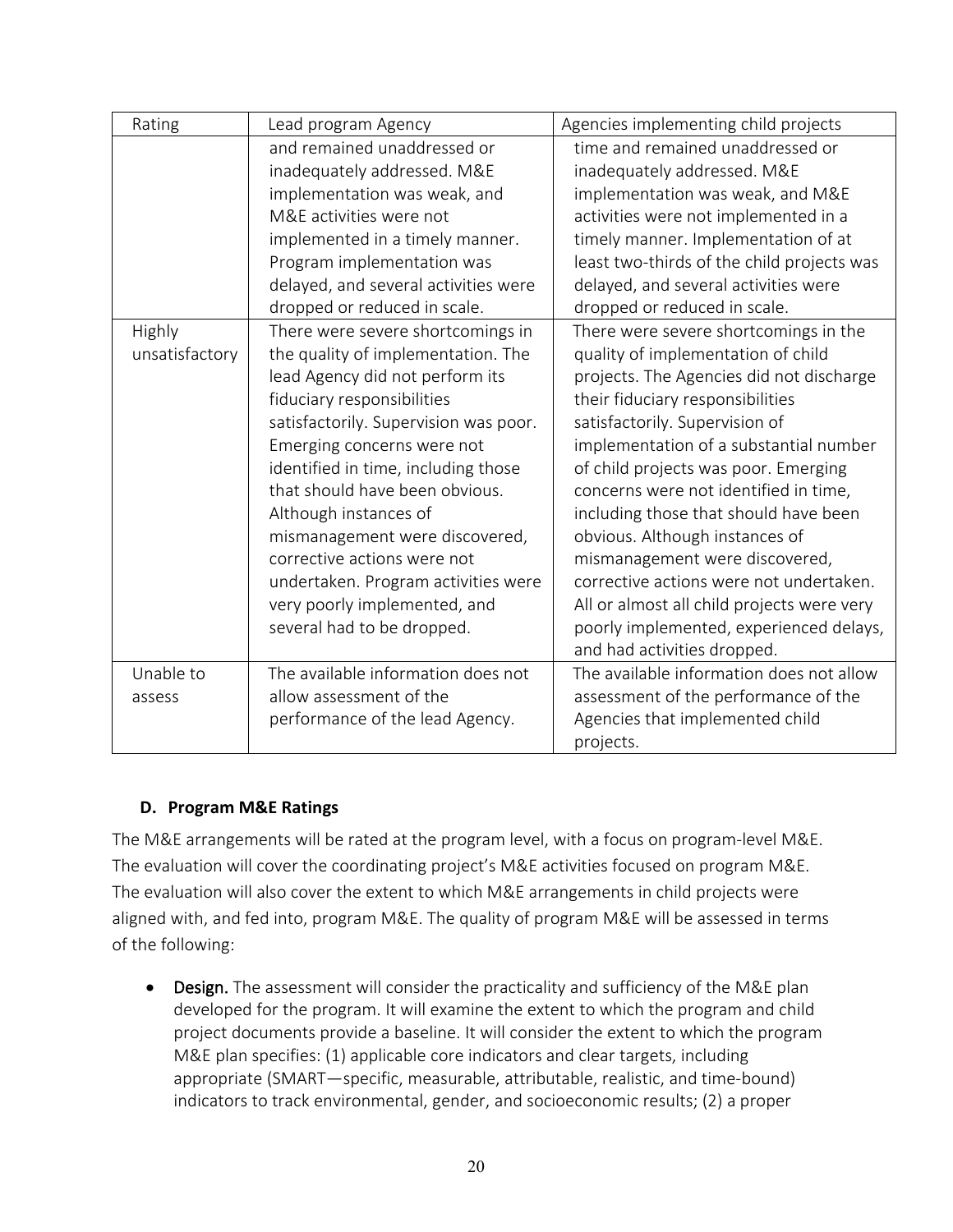methodological approach for data collection; (3) logistics of the M&E activities, including a schedule and responsibilities for data collection; and (4) a budget with adequate funds for M&E activities.

• Implementation. The assessment will consider the extent to which the program's M&E system operates as per the M&E plan. It will examine whether there was a need to revise the plan, and if so, it will consider if revisions were carried out in a timely manner. It will consider whether sufficient resources were provided for M&E. It will determine if the data on indicators—including core indicators, tracking tools, and other specified indicators—were gathered in a systematic manner. It will consider the extent to which appropriate methodological approaches were used, and the extent to which program management made use of the information from M&E during program implementation.

The quality of M&E on these two dimensions will be assessed separately on a six-point scale, as shown in table A.2.

| Rating        | M&E plan                            | M&E implementation                       |
|---------------|-------------------------------------|------------------------------------------|
| <b>Highly</b> | The program M&E plan was robust     | M&E plan implementation was excellent.   |
| satisfactory  | and did not have any weaknesses.    | Weaknesses in M&E were addressed in a    |
|               | Baseline data were complete. The    | timely manner. M&E activities were       |
|               | specified indicators were           | conducted in a timely manner, and data   |
|               | appropriate, and arrangements for   | from M&E were used to improve program    |
|               | M&E plan implementation were        | implementation. Quality of M&E plan      |
|               | adequate. The M&E plan exceeds      | implementation exceeded expectations     |
|               | expectations and is exemplary.      | and was exemplary.                       |
| Satisfactory  | The program M&E plan was robust     | M&E plan implementation was generally    |
|               | and did not have any or had only    | as per the plan. Weaknesses in M&E were  |
|               | minor weaknesses. Baseline data     | addressed in a timely manner. M&E        |
|               | were provided, or its collection is | activities were conducted in a timely    |
|               | planned at project start. The       | manner, and data from M&E were used in   |
|               | specified indicators were           | improving program implementation.        |
|               | appropriate, and arrangements for   | Overall, M&E implementation meets        |
|               | M&E plan implementation were        | expectations.                            |
|               | adequate. The plan meets            |                                          |
|               | expectations.                       |                                          |
| Moderately    | On balance, the program M&E         | M&E plan implementation was generally    |
| satisfactory  | plan was solid. It did not have any | as per the plan. Weaknesses in M&E were  |
|               | major weaknesses, although it did   | generally addressed, although some       |
|               | have some minor weaknesses. The     | weaknesses remained. Some M&E            |
|               | specified indicators were generally | activities were delayed. M&E data were   |
|               | appropriate, and arrangements for   | used for reporting but had little use in |
|               | M&E plan implementation were        | improving program implementation.        |
|               |                                     | Overall, M&E implementation meets        |

### Table A.2: Program Monitoring and Evaluation Rating Scale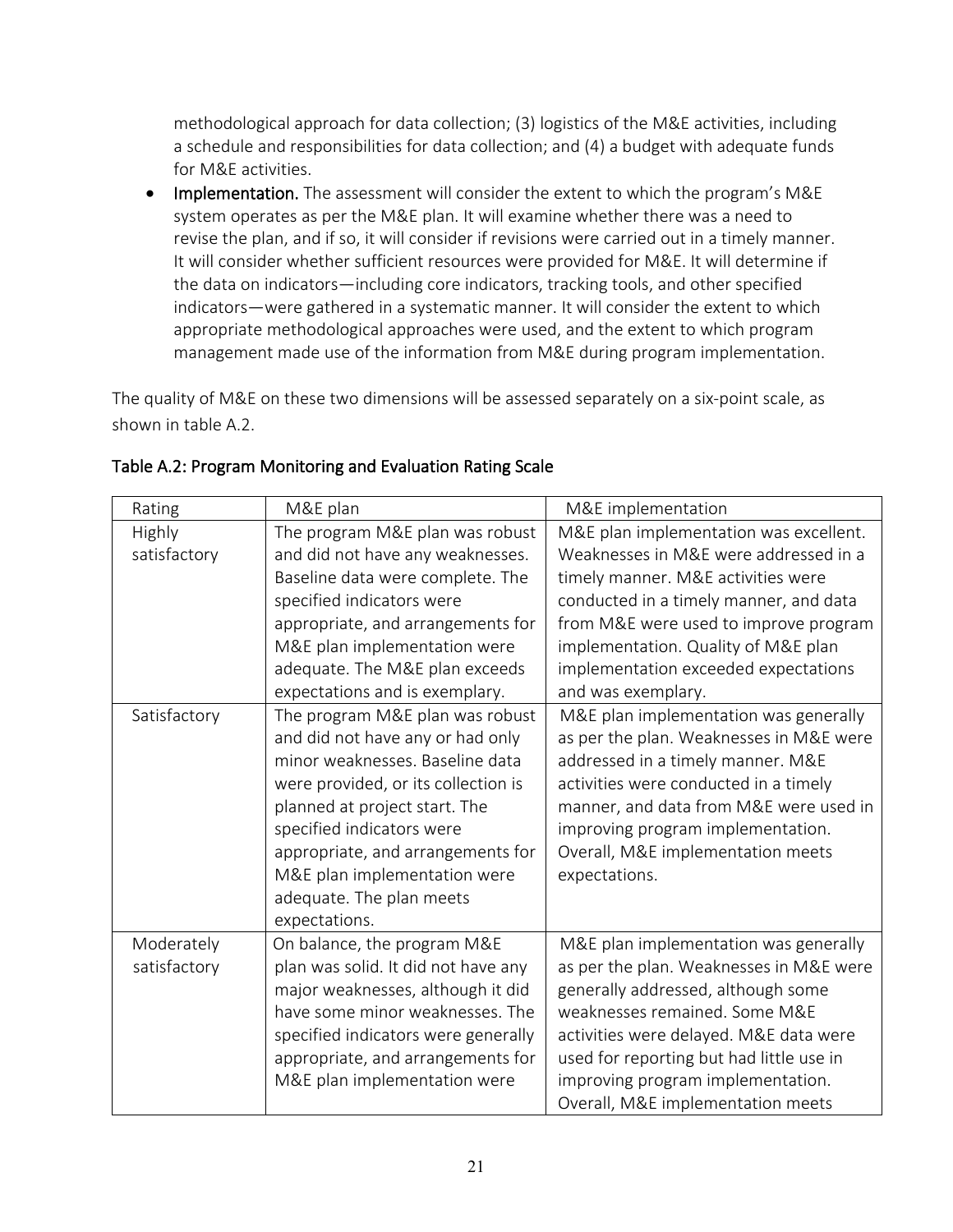| Rating         | M&E plan                            | M&E implementation                           |
|----------------|-------------------------------------|----------------------------------------------|
|                | adequate. The plan meets            | expectations with some areas of low          |
|                | expectations.                       | performance.                                 |
| Moderately     | On balance, the M&E plan was        | On balance, M&E during implementation        |
| unsatisfactory | weak with strengths in some         | was weak with strengths in some areas.       |
|                | areas. The specified indicators     | Most M&E activities were completed, but      |
|                | were generally appropriate, but     | some were dropped or delayed. M&E            |
|                | additional indicators were          | data were generally not reported in a        |
|                | required to adequately capture      | timely manner, and use of M&E data to        |
|                | program results. There were gaps    | improve program implementation was           |
|                | in arrangements for M&E plan        | limited. Overall, M&E implementation         |
|                | implementation. The plan needs      | does not meet expectations, although         |
|                | several improvements to meet        | there are some areas where the               |
|                | expectations.                       | performance is adequate.                     |
| Unsatisfactory | The M&E plan had severe             | M&E plan implementation was flawed           |
|                | shortcomings. No baseline data      | and/or did not address severe                |
|                | were, provided or any indication    | weaknesses of the M&E plan. Several          |
|                | that baseline data would be         | M&E activities were either dropped or        |
|                | collected at project start.         | were incomplete. The data collection         |
|                | Indicators do not adequately        | methodology was not sound. M&E data          |
|                | address project outcomes and        | were not reported in a timely manner,        |
|                | other results; for several results, | and there is little evidence to suggest that |
|                | relevant indicators have not been   | the data were used to improve program        |
|                | specified. There are gaps in        | implementation. M&E implementation           |
|                | arrangements for M&E plan           | does not meet expectations.                  |
|                | implementation-no budget or an      |                                              |
|                | inadequate budget was provided      |                                              |
|                | for M&E.                            |                                              |
| Highly         | No M&E plan was prepared.           | No, or negligible, M&E activity was          |
| unsatisfactory |                                     | implemented other than conduct of the        |
|                |                                     | program evaluation.                          |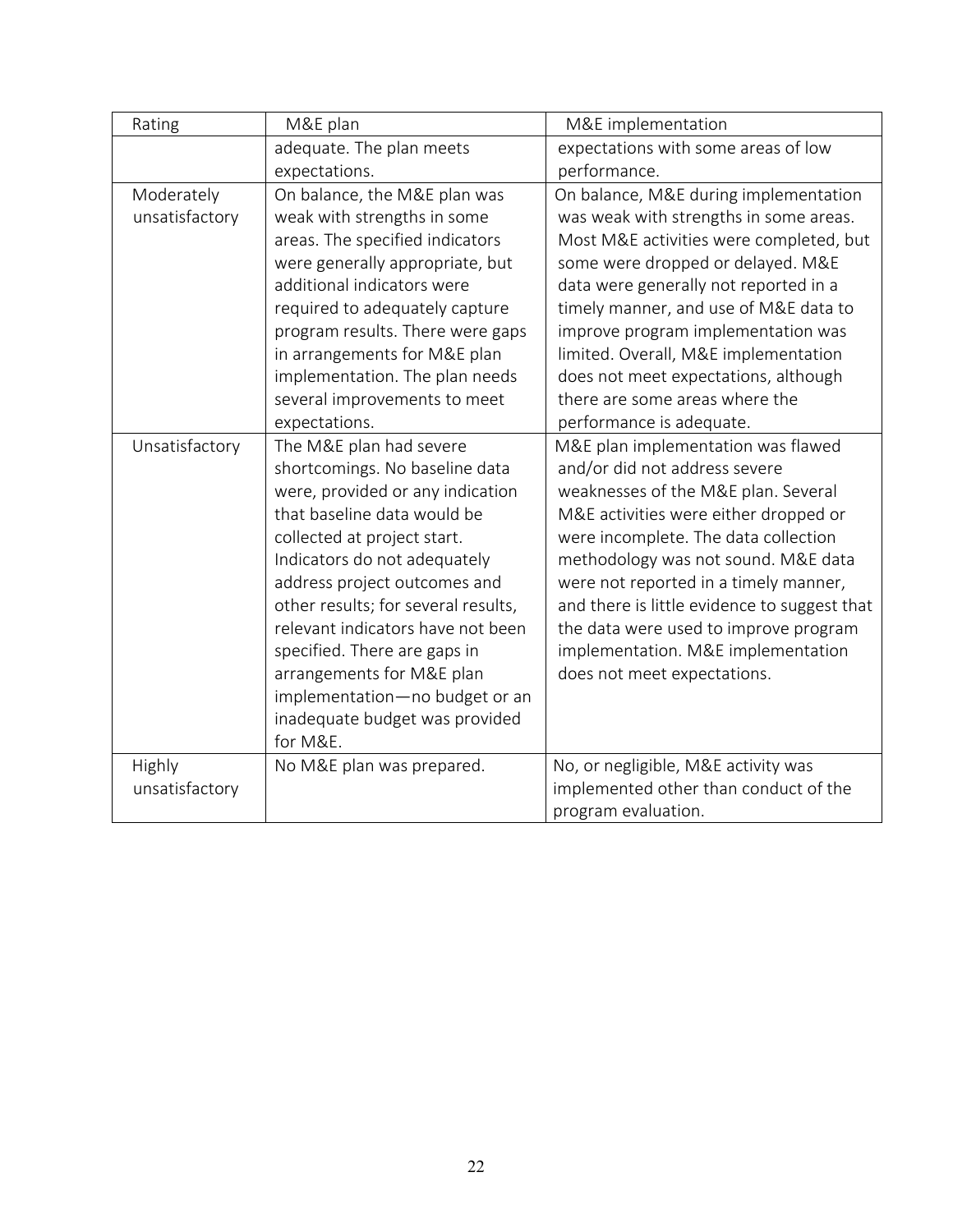#### <span id="page-25-0"></span>**BIBLIOGRAPHY**

Bierbaum, R., et al. 2018. *Integration: to solve complex environmental problems.* Washington, DC: Global Environment Facility Scientific and Technical Advisory Panel.

GEF (Global Environment Facility). 2008. "Joint Summary of the Chairs—GEF Council Meeting. April 22–25, 2008." GEF/C.33/JointSummary.

–––. 2011. "GEF Minimum Fiduciary Standards: Separation of Implementation and Execution Functions in GEF Partner Agencies." GEF/C.41/06/Rev.01.

–––. 2012. "Clarifying the Responsibilities of the GEF's Key Actors with Respect to the Use of GEF Resources." GEF/C.42/04.

–––. 2017a. "Policy on Gender Equality." GEF/C.53/04.

–––. 2017b. "Policy on Stakeholder Engagement." GEF/C.53/05/Rev.01.

–––. 2018. ["Project and Program Cycle Policy.](https://www.thegef.org/sites/default/files/documents/Project_Program_Cycle_Policy.pdf)" OP/PL/01.

–––. 2019a. *Instrument for the Establishment of the Restructured Global Environment Facility*. Washington, DC: GEF.

–––. 2019b. "Minimum Fiduciary Standards for GEF Partner Agencies." GA/PL/02.

–––. 2019c. "Policy on Environmental and Social Safeguards." SD/PL/03.

–––. 2020. "Guidelines on the Project and Program Cycle Policy." GEF/C.59/Inf.03.

GEF IEO (Global Environment Facility Independent Evaluation Office; previously the Evaluation Office). 2007. *[GEF Evaluation Office Ethical Guidelines](http://www.gefieo.org/sites/default/files/ieo/evaluations/gef-eo-ethical-guidelines-2007.pdf)*. Evaluation Document No. 2.

–––. 2020. *An Evaluative Approach to Assessing GEF's Additionality.* Evaluation Report No. 139.

–––. 2021. *[Formative Evaluation of the GEF Integrated Approach to address the Drivers of](https://www.gefieo.org/sites/default/files/documents/council-documents/c-60-e-04-rev-01.pdf)  [Environmental Degradation.](https://www.gefieo.org/sites/default/files/documents/council-documents/c-60-e-04-rev-01.pdf)*

–––. 2022. *The GEF Evaluation Policy 2019*. Washington, DC: GEF IEO.

GEF STAP (Global Environment Facility Scientific and Technical Advisory Panel). 2021. "The Circular Economy and Climate Mitigation—A STAP Advisory Document."